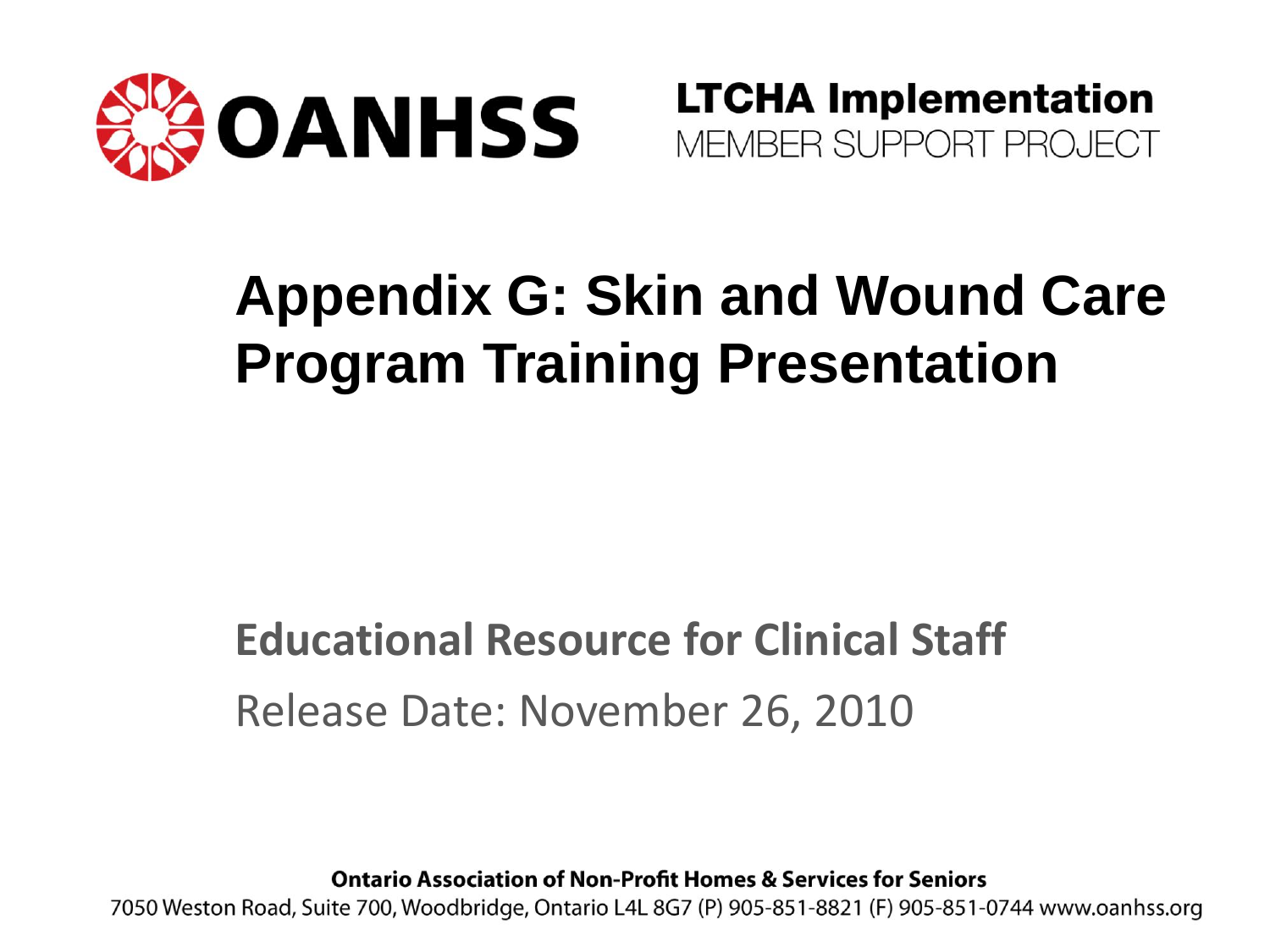# **Outline**

- Training Objectives
- Skin Care Management
- Skin Care Assessment
- Pressure Ulcers
- Shearing
- Damaging Moisture
- Nutrition and Fluids
- Pressure Ulcer Assessment Staging
- Pressure Ulcer and Wound Management
- Ongoing Evaluation of Pressure Ulcers
- Documentation and Wound Assessment
- Evaluation of Pressure Ulcers Awareness and Prevention Program

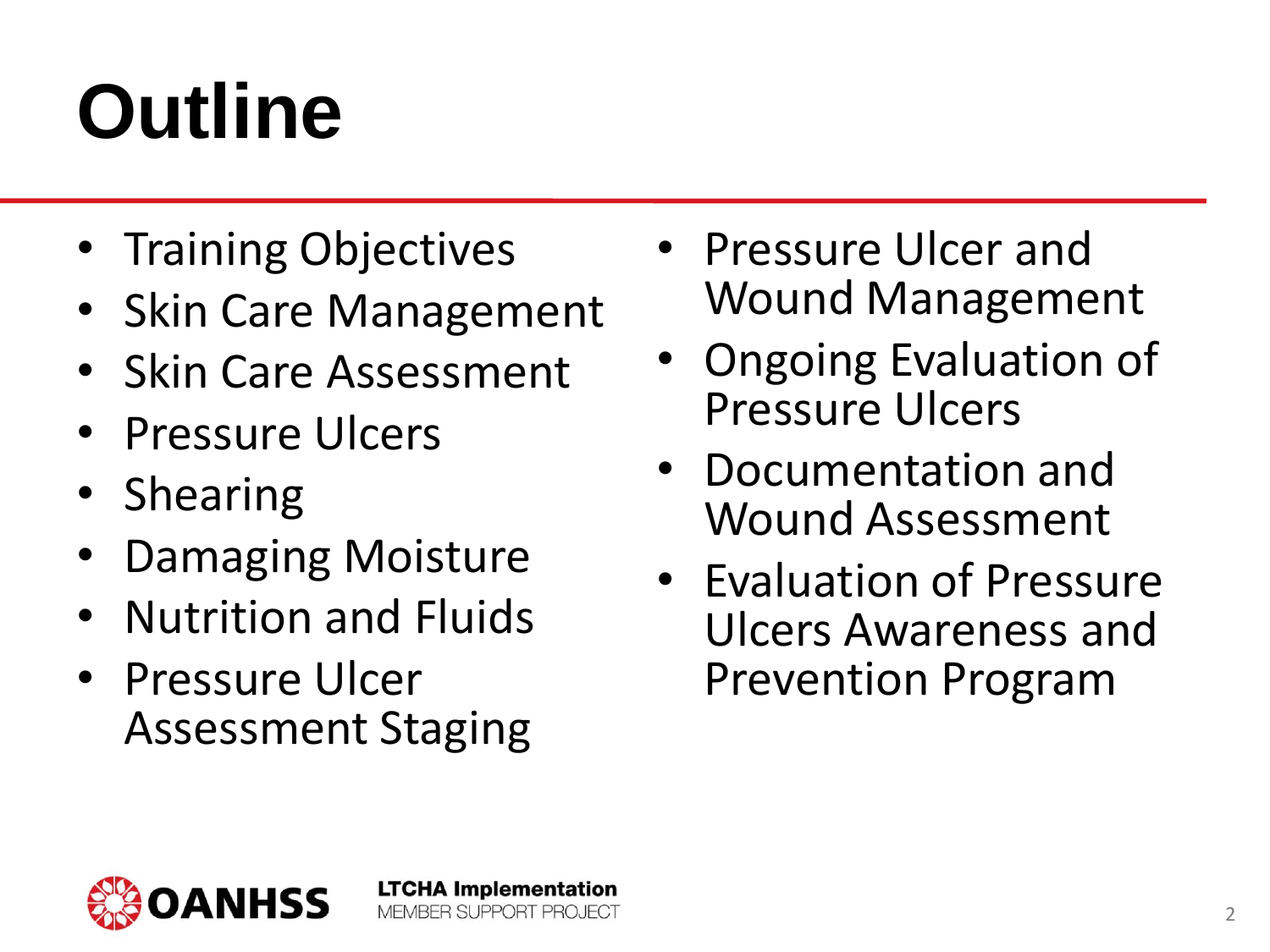# **Training Objectives**

- Explain the role of a skin care coordinator in long term care
- Define Pressure Ulcers
- Summarize the etiology of pressure ulcers
- Identify factors that contribute to pressure ulcers
- Differentiate between a stage 1, 2, 3 and 4 pressure ulcers
- Describe the role of tissue tolerance, intensity of pressure and duration of pressure in the development of pressure ulcers
- Formulate prevention strategies for pressure ulcers
- Describe a pressure ulcer risk assessment score
- Describe ways to support the resident during pressure ulcer treatment
- Explain the principles of wound management

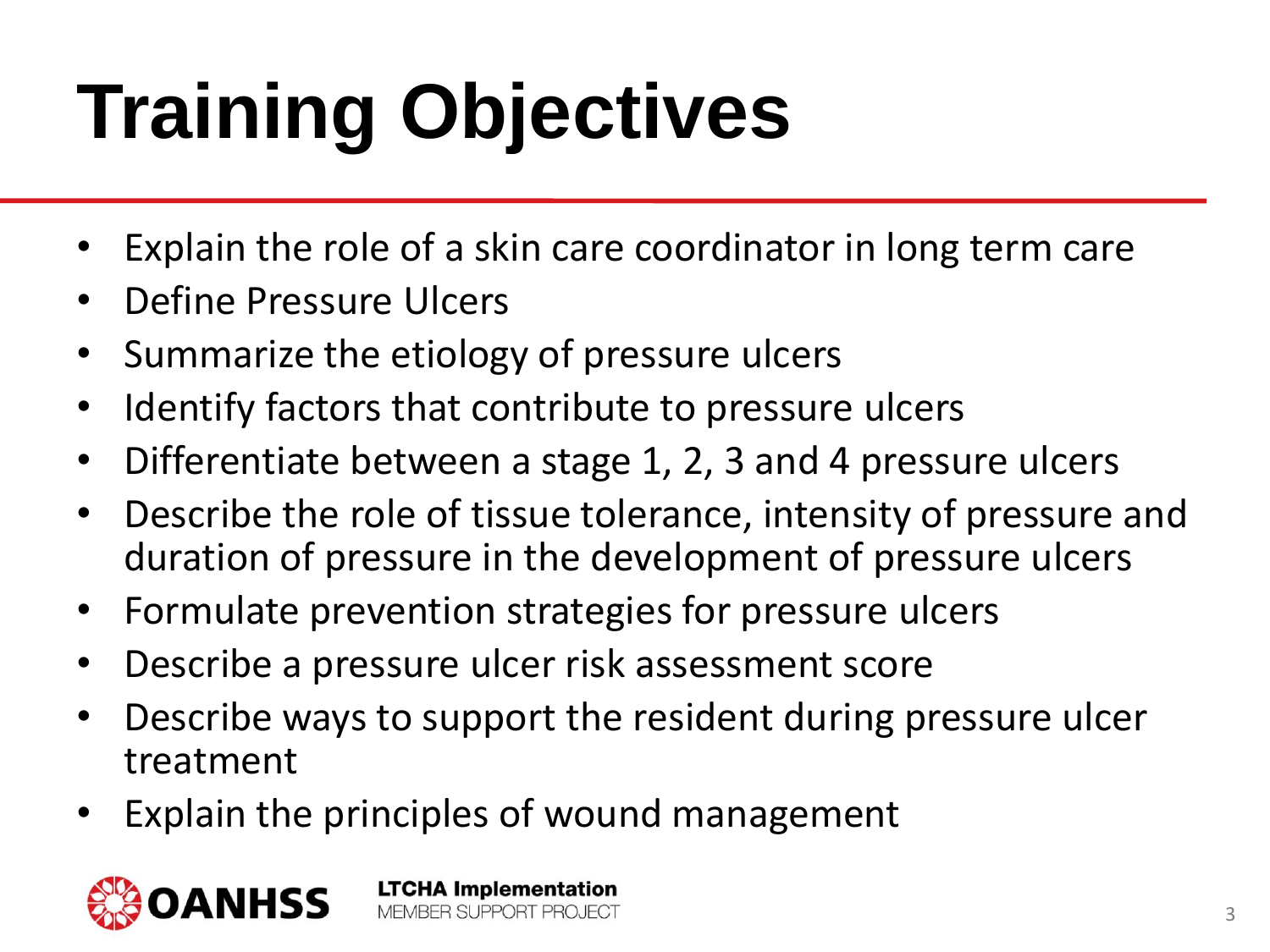# **Skin Care Management**

### **Role of a skin care coordinator:**

- Provide support and education to staff
- Coordinate interdisciplinary meetings
- Establish a process for residents at risk for altered skin integrity
- Conduct regular skin and wound care rounds
- Monitor wound care treatments

**LTCHA Implementation** BER SLIPPORT PROJECT

• Assist with tracking of wound quality indicators

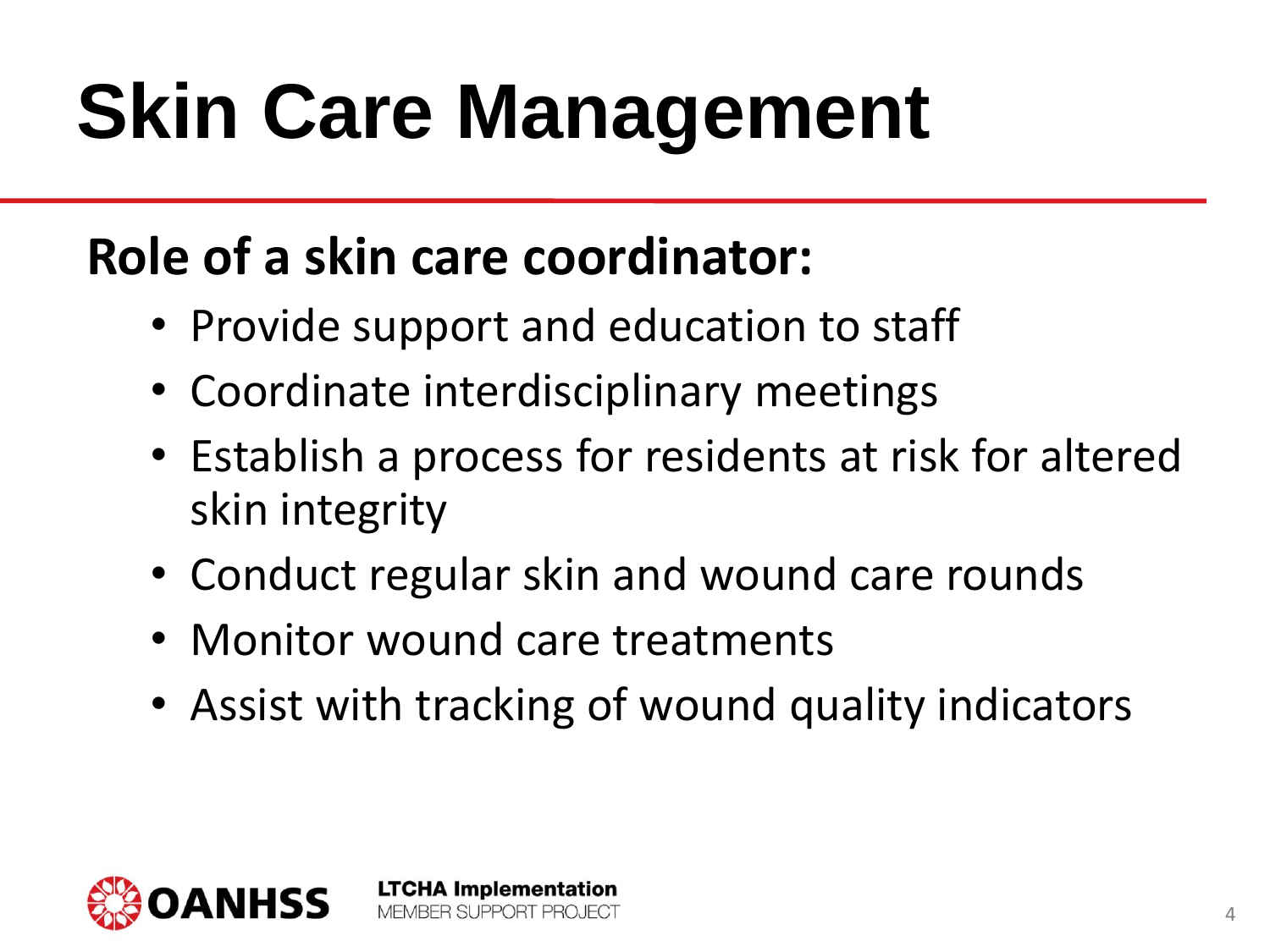# **Skin Care**

- Skin care is a vital component of wound care prevention
- Age-related changes put the elderly at high risk for skin tears, pressure ulcers, arterial ulcers, venous ulcers and skin cancer
- Aging skin is often dry, and susceptible to trauma
- Keep skin away from damaging moisture (fecal, urine and wound drainage)

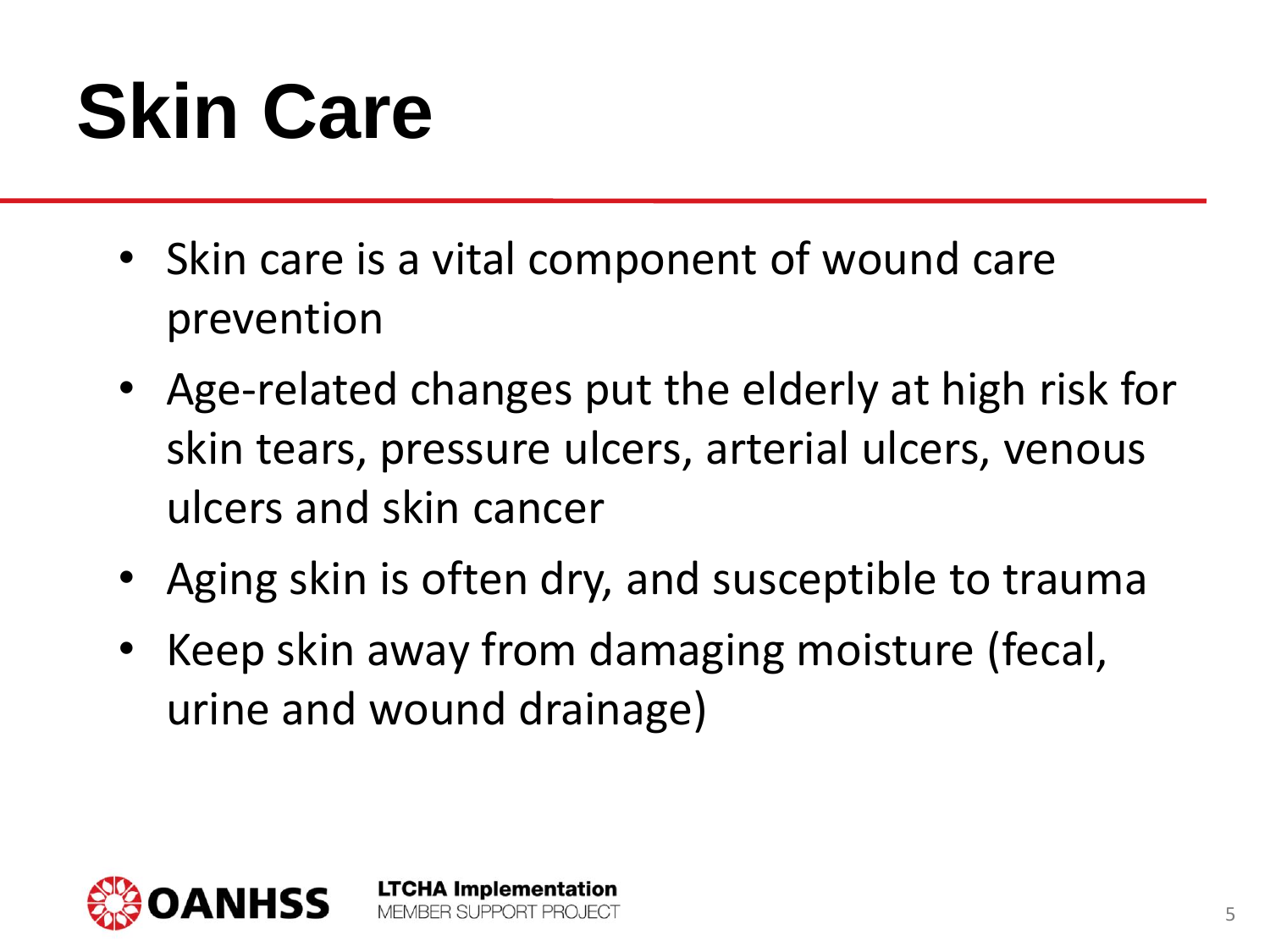## **Skin Assessment**

#### **Skin Assessment**

The skin assessment can be completed while assisting the resident with other care such as bathing or dressing and should be done:

- On admission
- Upon any return of the resident from hospital
- Upon any return of the resident from an absence of greater than 24 hours
- Quarterly as per the RAI-MDS 2.0 schedule
- When there is a change in health status

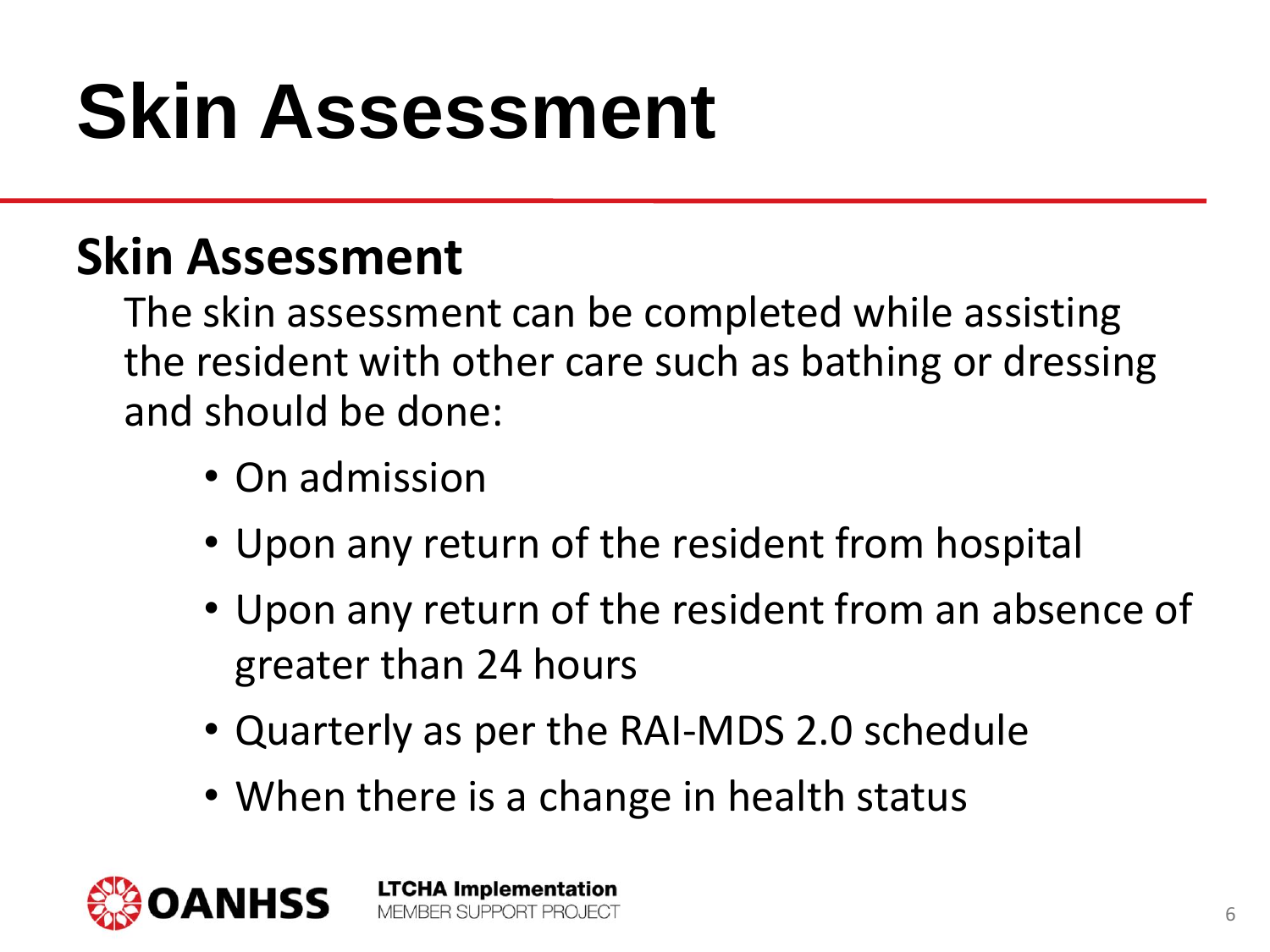## **Pressure Ulcers**

#### **What is a Pressure Ulcer?**

- Pressure ulcers; clinical manifestation of cellular death
- Develop when external pressure (the amount of force on the given area) is greater than the capillary perfusion pressure
- This results in tissue that does not receive perfusion (ischemia), becomes necrotic and dies
- Usually over a boney prominence (but can occur anywhere tissue is exposed to pressure)

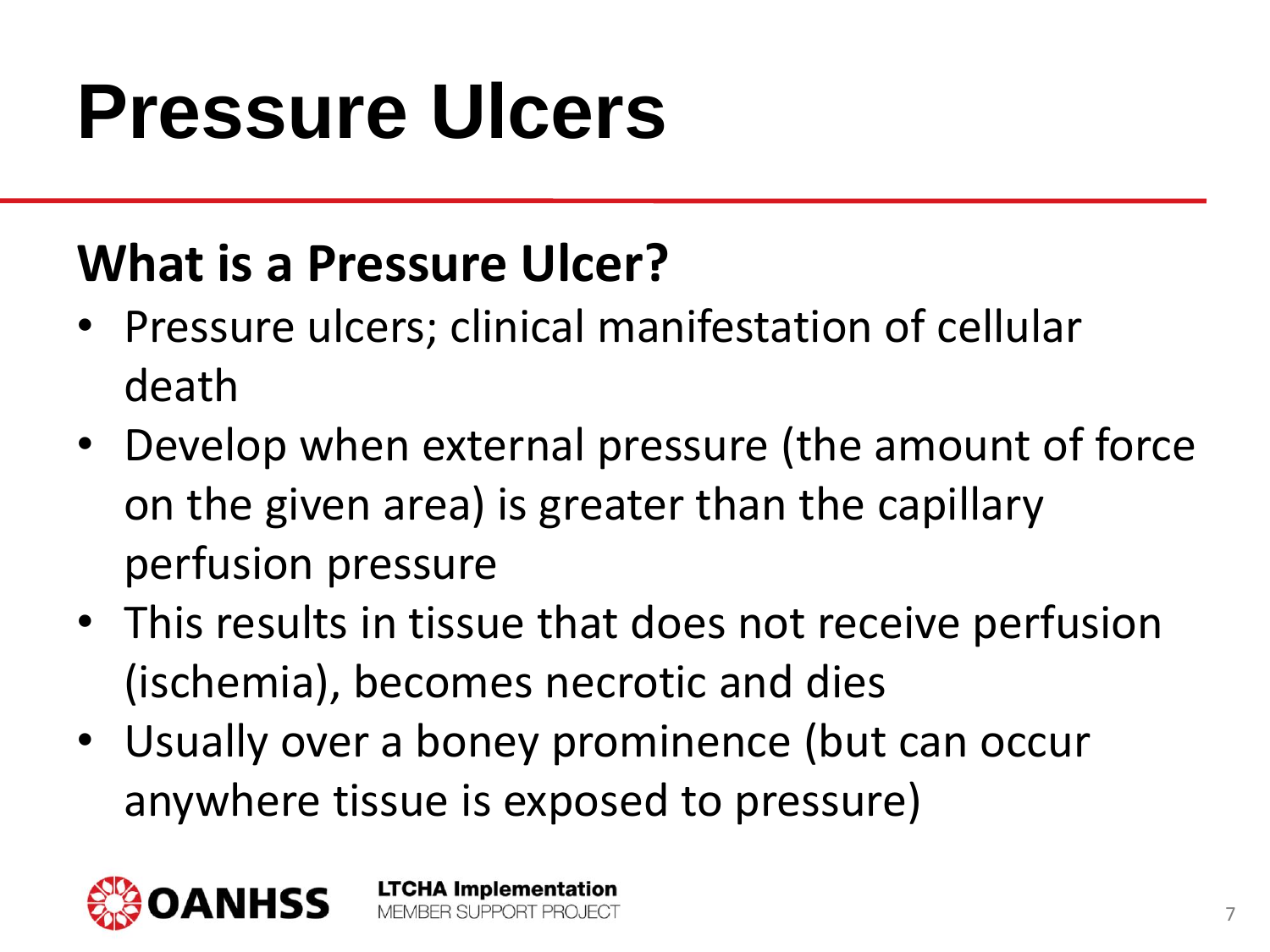### **Etiology of Pressure Ulcers**

- > 32 mmHg of capillary closing pressure can cause tissue necrosis
- May be lower in debilitated residents

- High risk residents can develop pressure ulcers within 2 hours or less
- Hospital mattresses and basic chair seating can exert pressure from 90-150mmHg

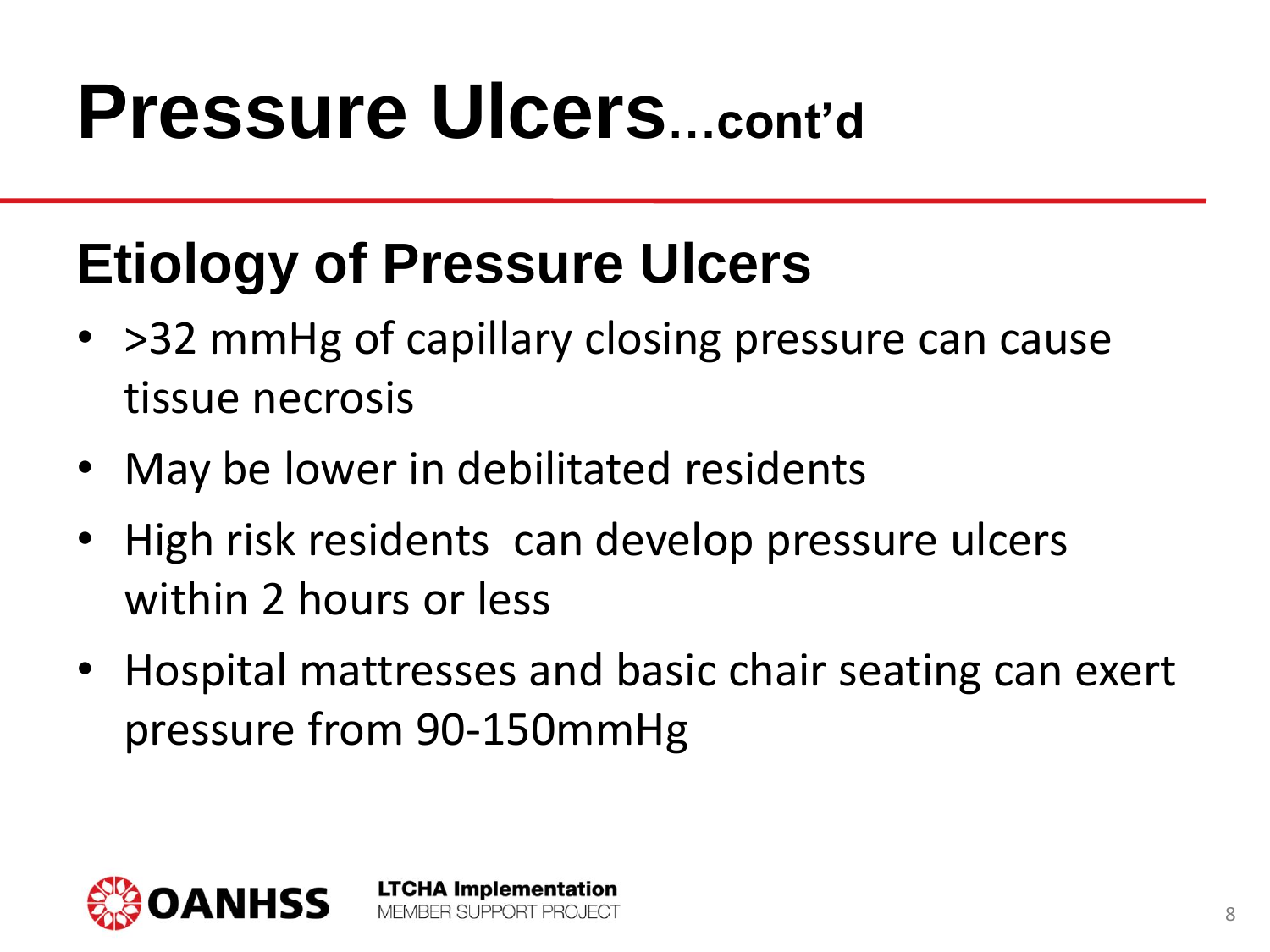### **Risk Factors**

- Age
- Immobility
- Comorbidities: renal disease, diabetes
- Drugs, steroids
- Impaired blood flow, arteriosclerosis or lower extremity arterial insufficiency
- Unprotected from incontinence
- Previously healed ulcer
- Neuropathies

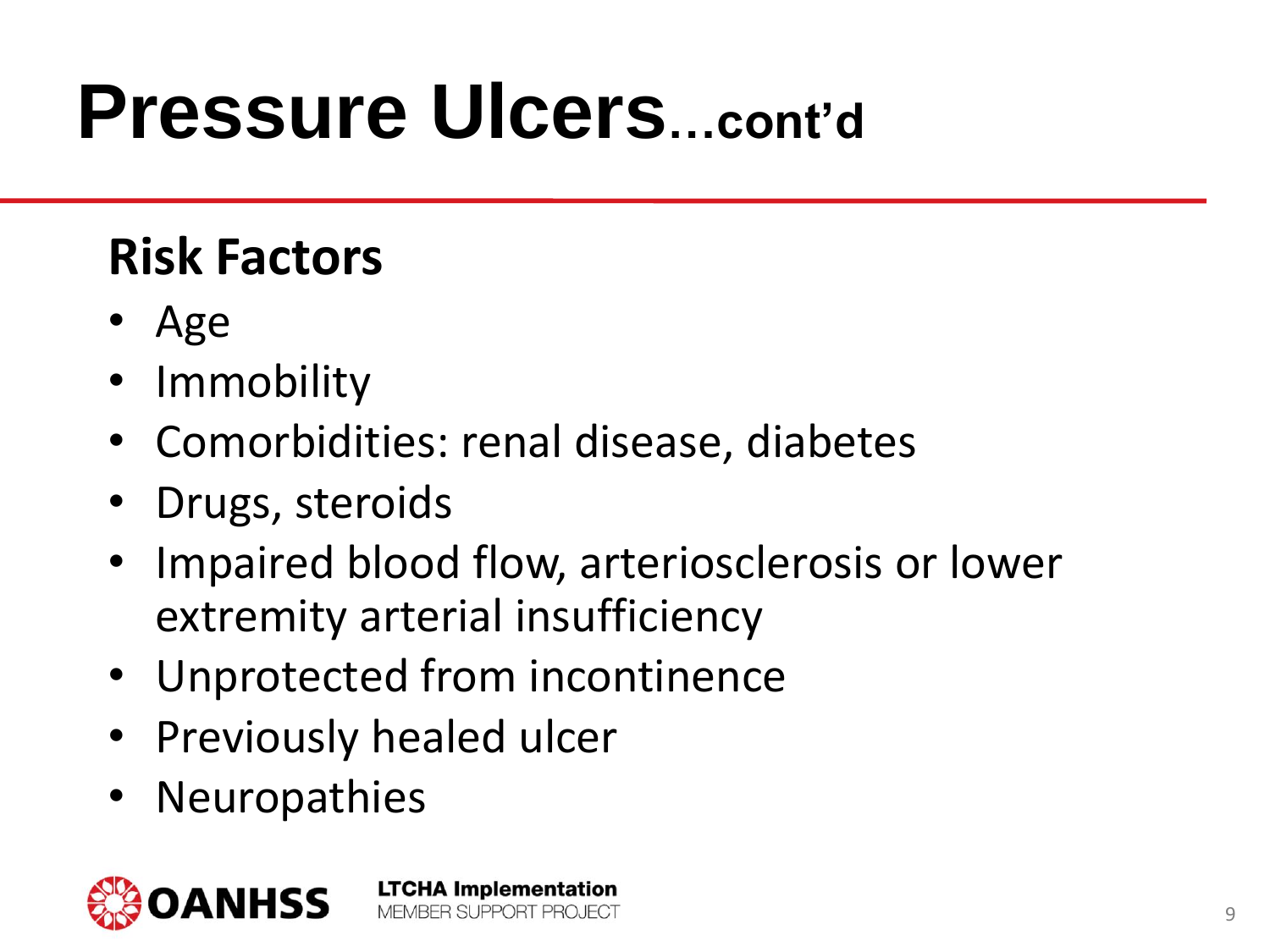#### **Risk Factors…cont'd**

• Admission to a long term care home

- Pain causing immobility
- Serious infection (pneumonia)
- **Surgery**
- Poor nutritional status
- Restraints

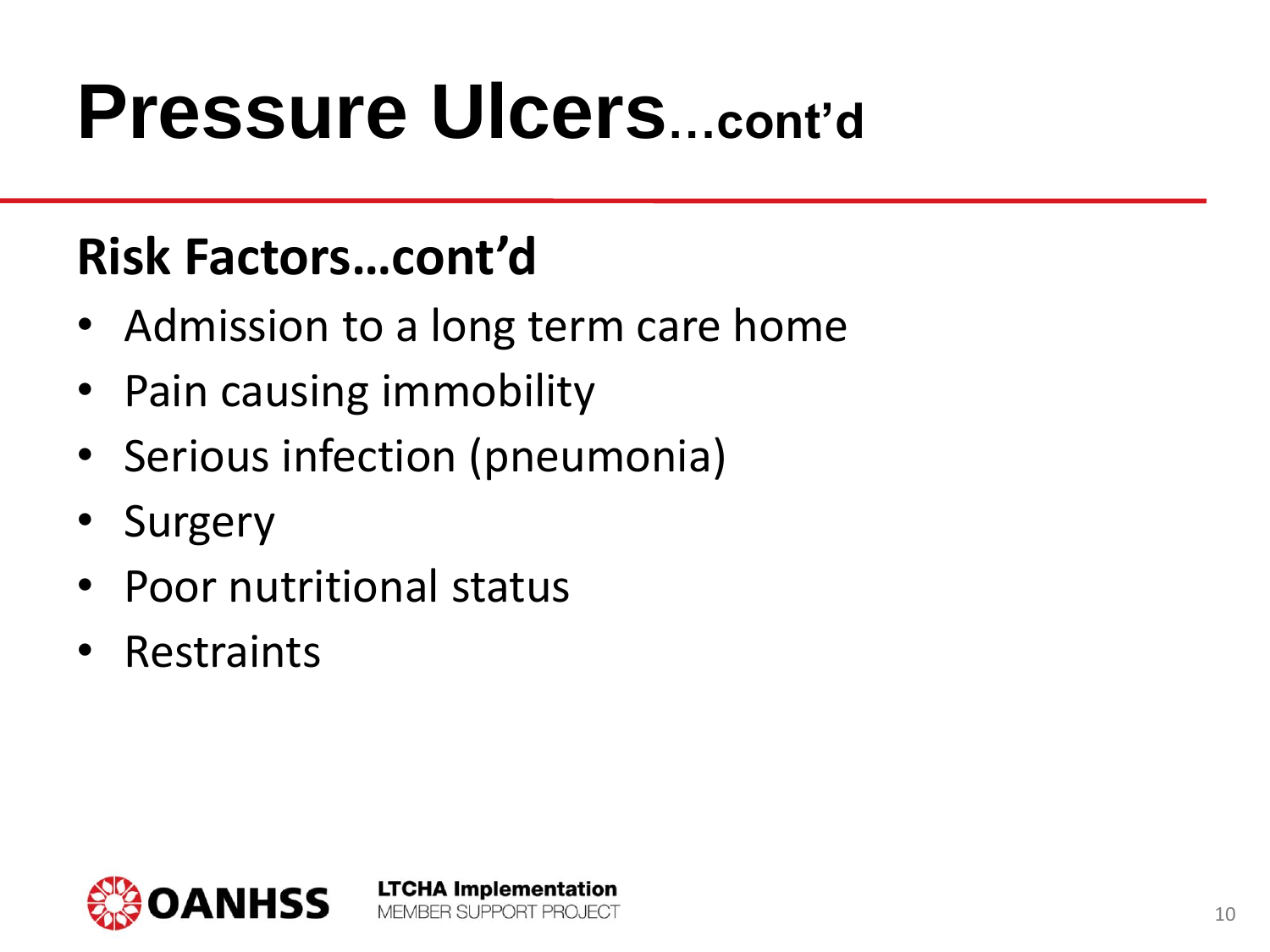### **Goal of Pressure Ulcer Management and Prevention**

- Consistent evidenced based care, resident specific care for each resident to:
- $\checkmark$  Prevent pressure ulcers from development
- $\checkmark$  Promote healing of pressure ulcers

**LTCHA Implementation** 

MEMBER SLIPPORT PROJECT

- $\checkmark$  Prevent infection and complications of pressure ulcers
- $\checkmark$  Prevent development of additional pressure ulcers

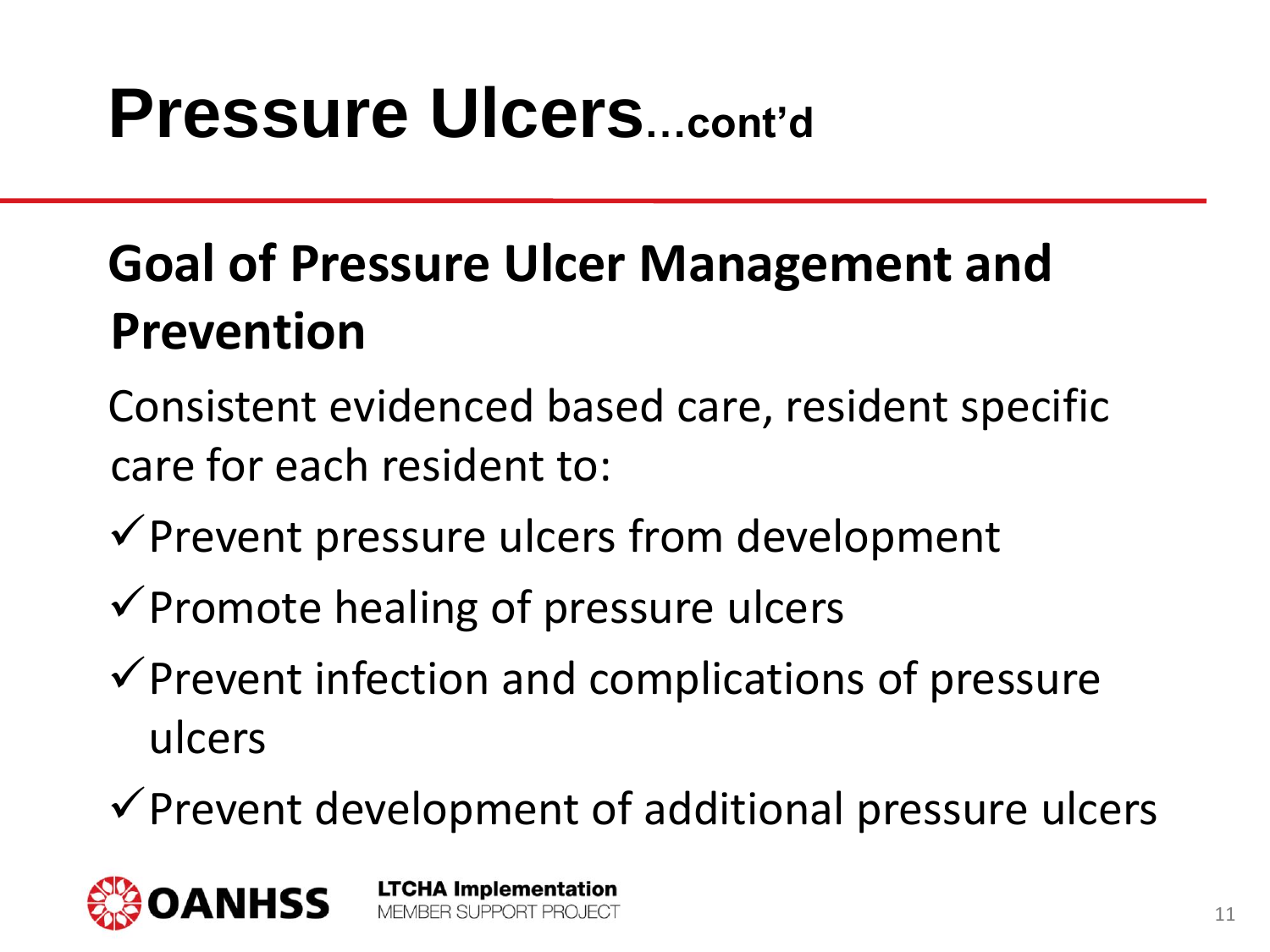#### **Success in Prevention**

- Identify residents at risk
- Maintain and improve tissue tolerance

**LTCHA Implementation** RER SI IPPORT PRO IFCT

- Protect against pressure intensity/mechanical forces
- Reduce the incidence (pressure ulcers acquired in the facility) through educational programs

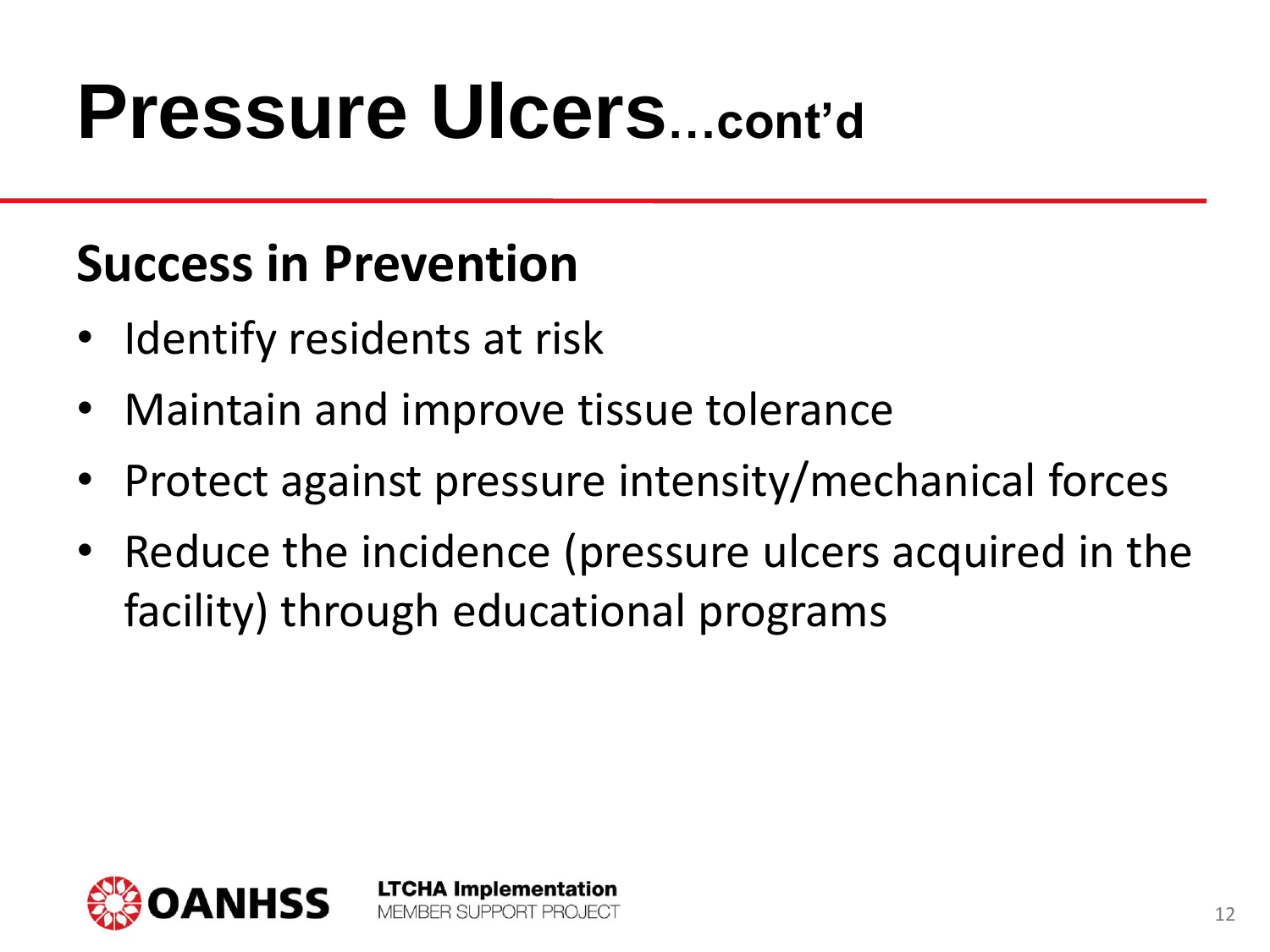#### **Screening**

Registered staff assess the resident's skin and pressure ulcer risk.

The skin assessment must be done:

- $\checkmark$  On admission
- $\checkmark$  Upon any return of the resident from hospital
- $\checkmark$  Upon any return of the resident from an absence of greater than 24 hours
- $\checkmark$  Quarterly as per the RAI-MDS 2.0 schedule
- $\checkmark$  When there is a change in health status

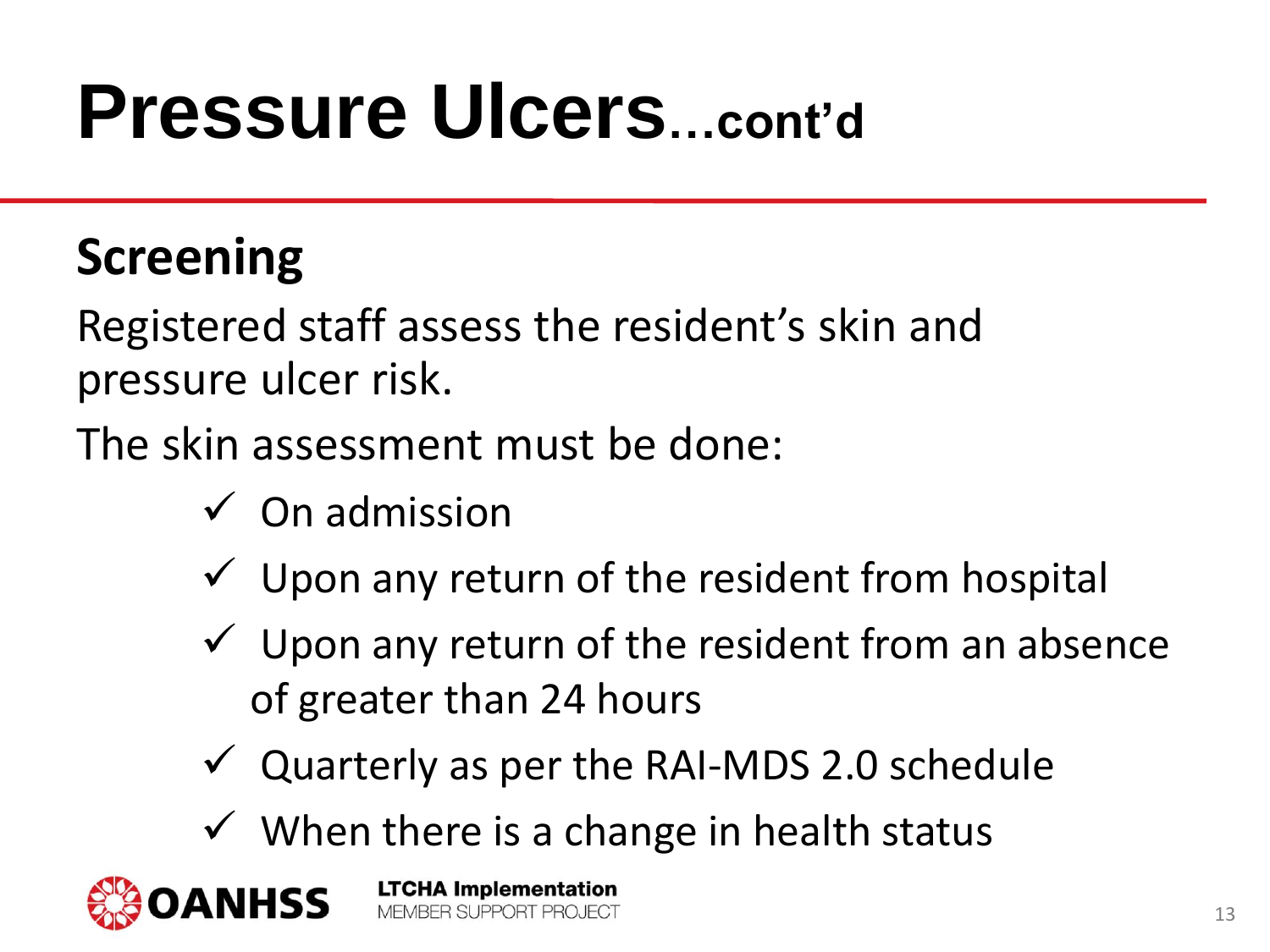#### **Screening…cont'd**

#### **Assessing the Resident's Risk Factors**

- Concentrate on individual resident's risk factors not just a risk scale
- Identify TROUBLE

RAI-MDS 2.0 will generate an outcome score for residents called Pressure Ulcer Risk Score (PURS).

PURS score includes bed mobility, walk in room, bowel incontinence, weight loss, daily pain, shortness of breath and history of resolved pressure ulcers. A score of 6, 7, or 8 indicates high/very high risk of altered skin integrity.

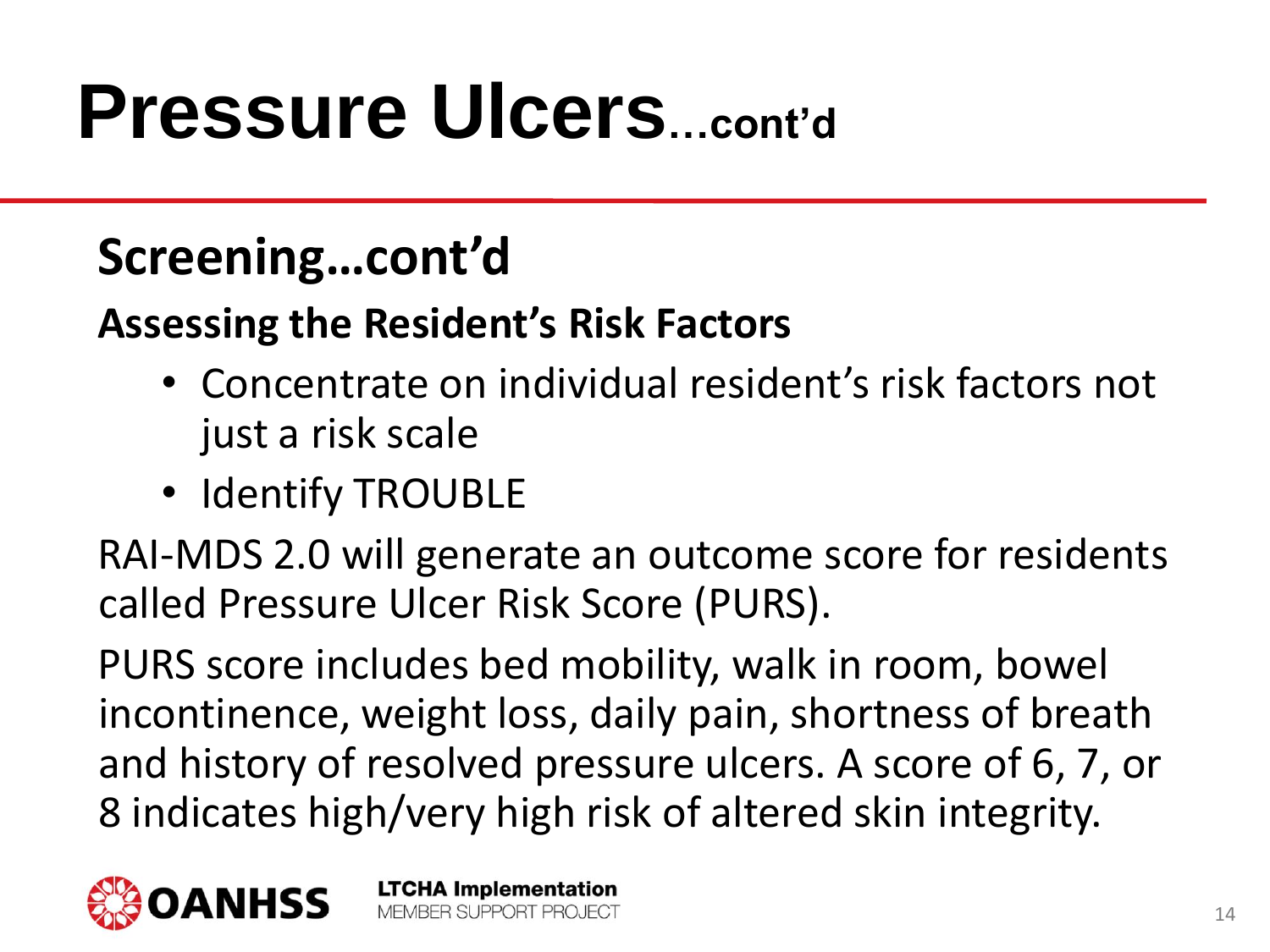### **Prevention**

- Identify, modify and remove factors when possible
- Implement individualized interventions

**LTCHA Implementation** MEMBER SUPPORT PROJECT

• Evaluate the impact of the interventions and modify where appropriate

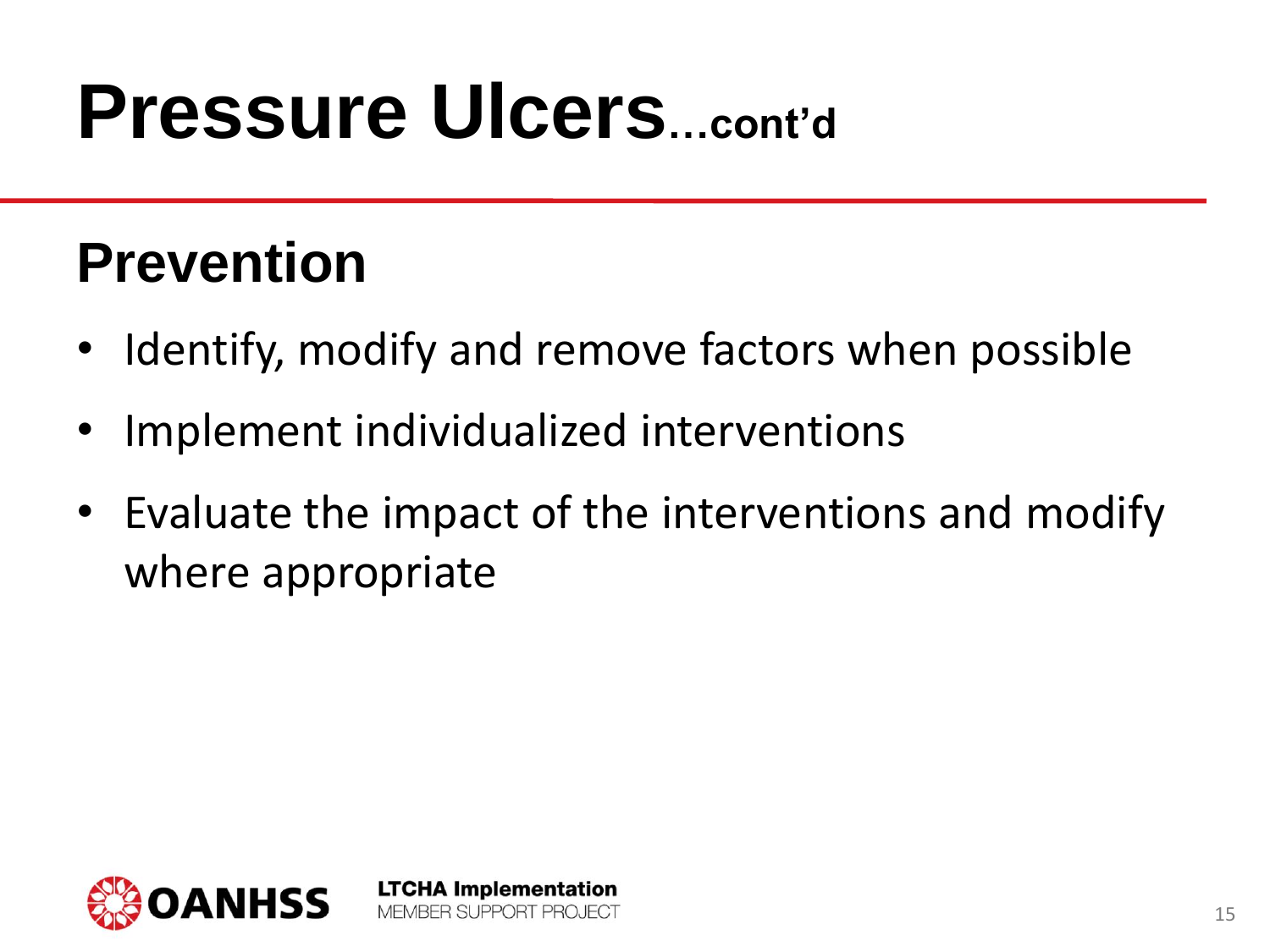#### **Tolerance**

- Condition and integrity of skin
- Supporting structures influence the skin's ability to redistribute applied pressure

#### **Intensity**

• Measurement of interface pressures

**LTCHA Implementation** MEMBER SUPPORT PROJECT

- Sensation
- Exposure to high pressures

#### **Duration of exposure to pressure**

• High risk residents can develop pressure ulcers within 2 hours or less

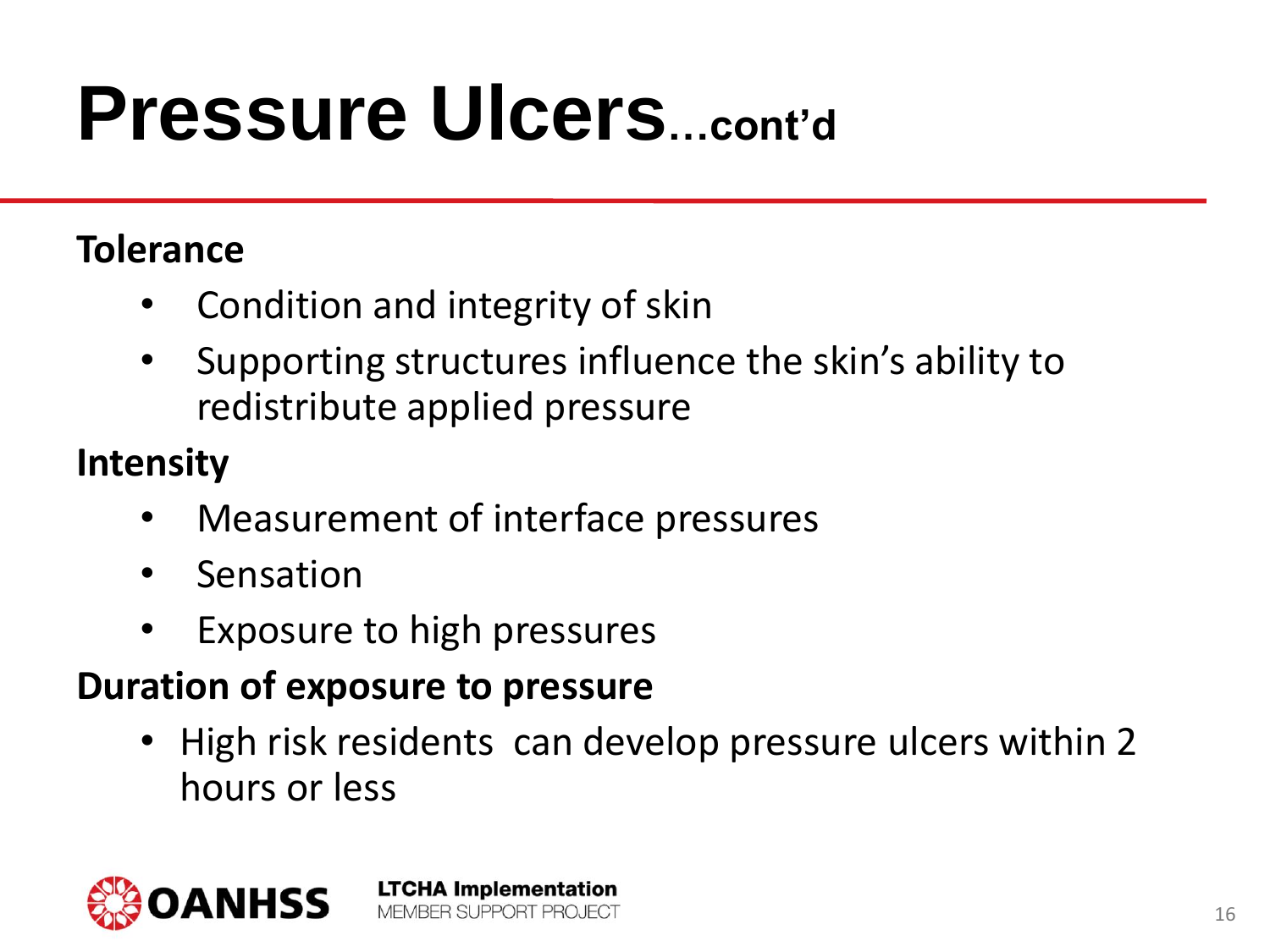#### **Protect against Pressure Intensity Mechanical Forces**

- Reposition at least every two hours or more dependent on tissue load, tolerance and condition
	- 30 degree rule
- Reduction of shearing and friction

**LTCHA Implementation** MEMBER SLIPPORT PROJECT

• Use of sheepskin, pillows, foam wedges, heel and elbow protectors to promote comfort and reduce shear and friction

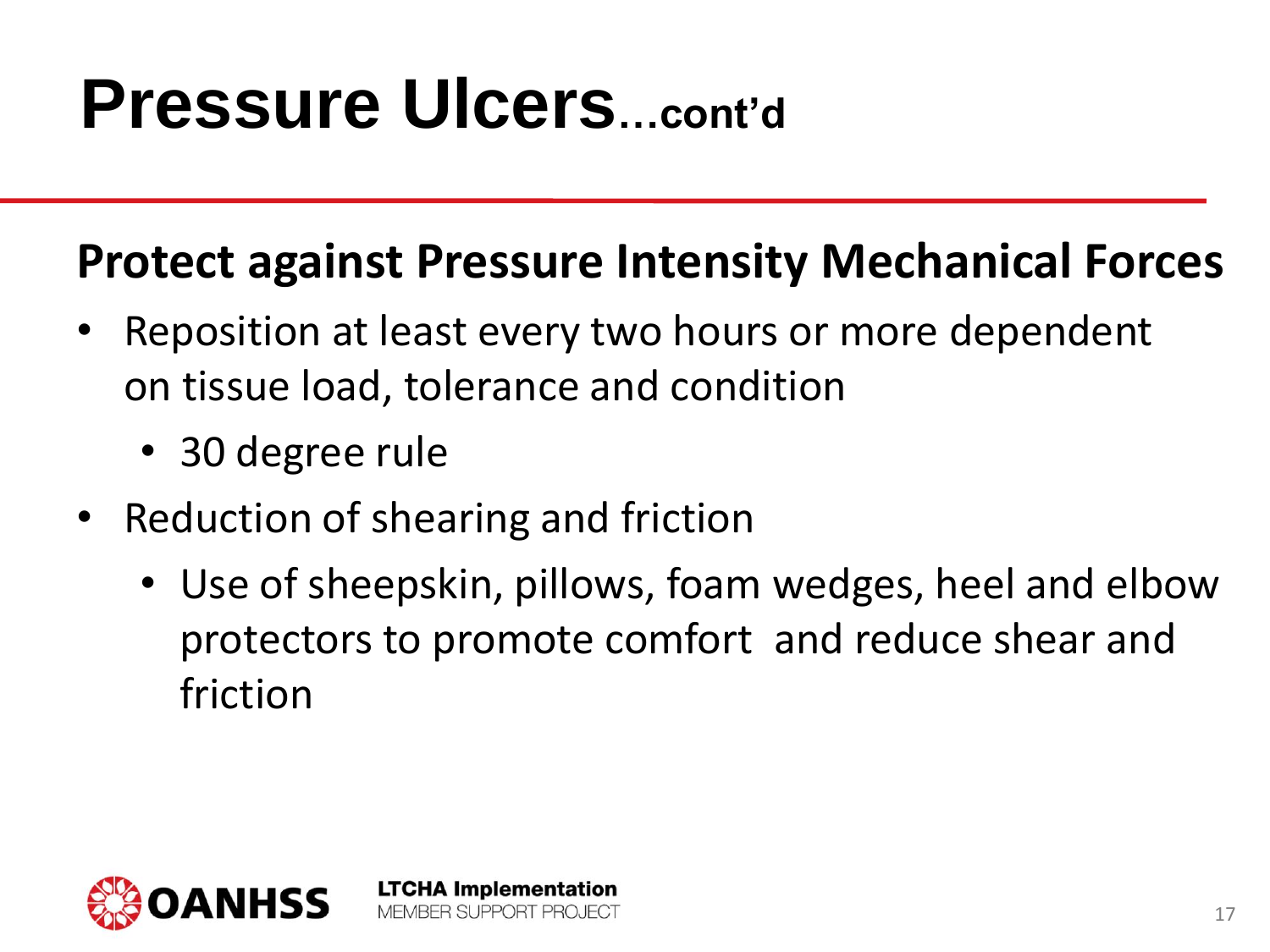**LTCHA Implementation** MEMBER SLIPPORT PROJECT

#### **Protect against Pressure Intensity Mechanical Forces Reduction and redistribution of pressure**

- Support devices
- Supportive surfaces
	- Match product carefully therapeutic benefit and residents specific situation
	- Assess resident's response as well as characteristics and condition of the product
	- Use manufacture's instructions to prevent over inflation and or bottoming out

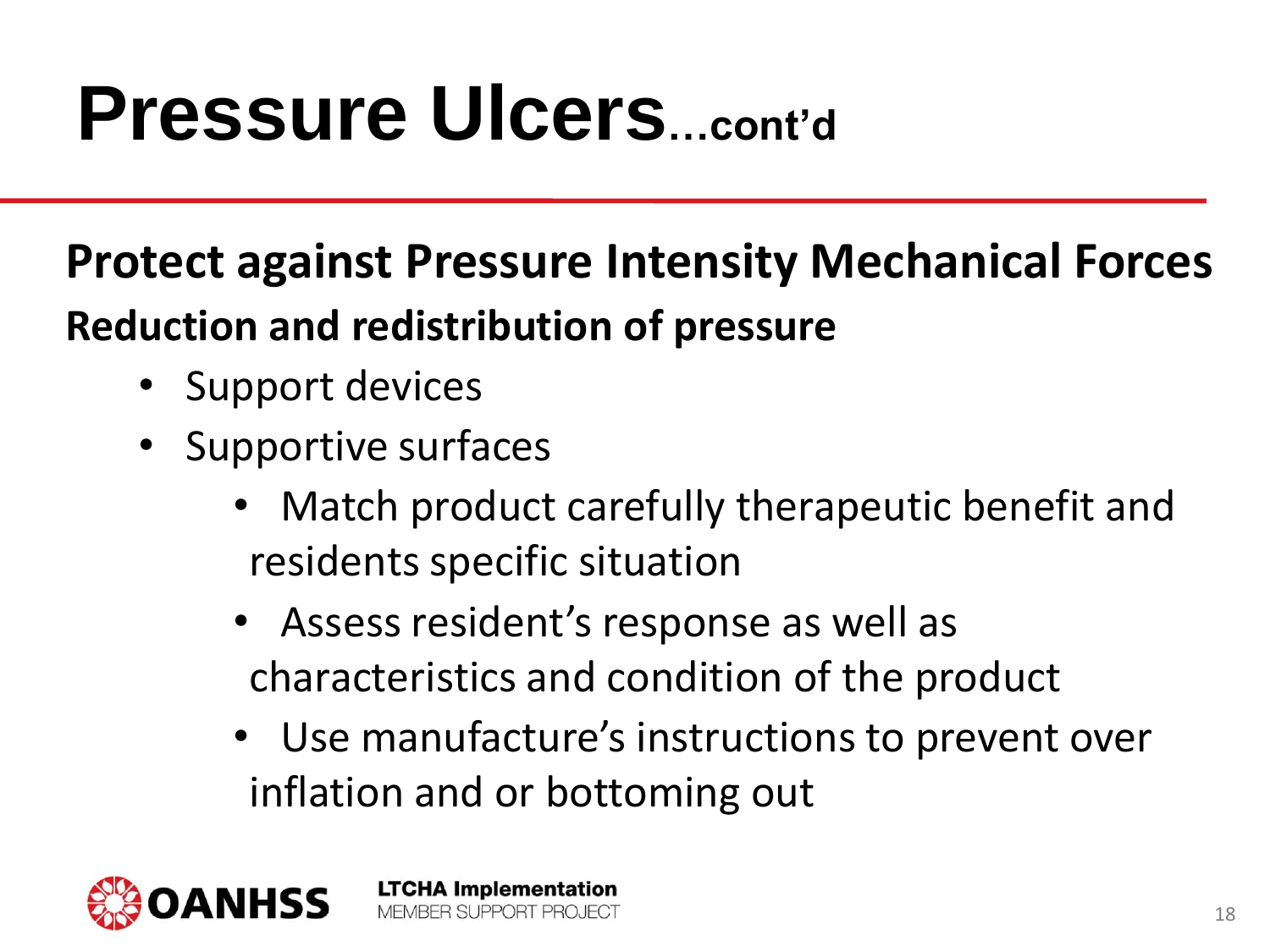# **Shearing**

### **What is Shearing?**

- Tearing and separation of tissues
- Tissues and bone move in opposite directions resulting in a disruption of angulations of blood vessels
- Pressure and shear can cause extensive damage to deep tissues

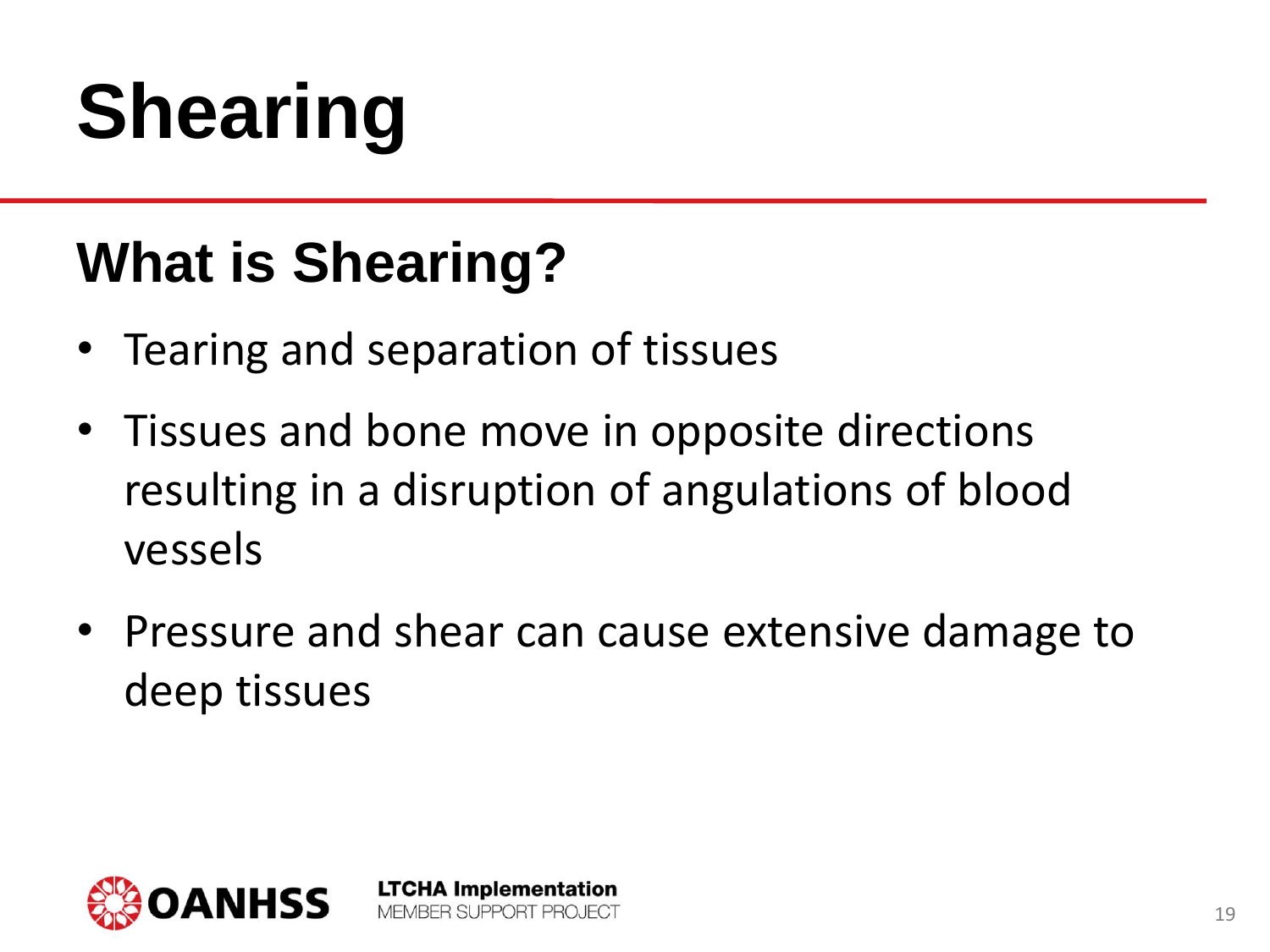# **Shearing…cont'd**

### **Shearing Prevention**

- $\checkmark$  Avoid dragging the resident across the bed sheets.
- $\checkmark$  Keep the bed free from crumbs and other small particles that can rub and irritate the skin.
- $\checkmark$  Discourage the bed or chair bound resident from sitting with head elevated more than 30 degrees except for short periods of time (unless medically contraindicated).
- $\checkmark$  Bony prominences should not be massaged.
- $\checkmark$  Use protection and padding as needed to prevent tissue abrasion.
- $\checkmark$  Sheepskin boots and elbow pads can be used to reduce friction on heels and elbows.
- $\checkmark$  Cleanse gently when washing the resident. Avoid rubbing or scrubbing the skin.

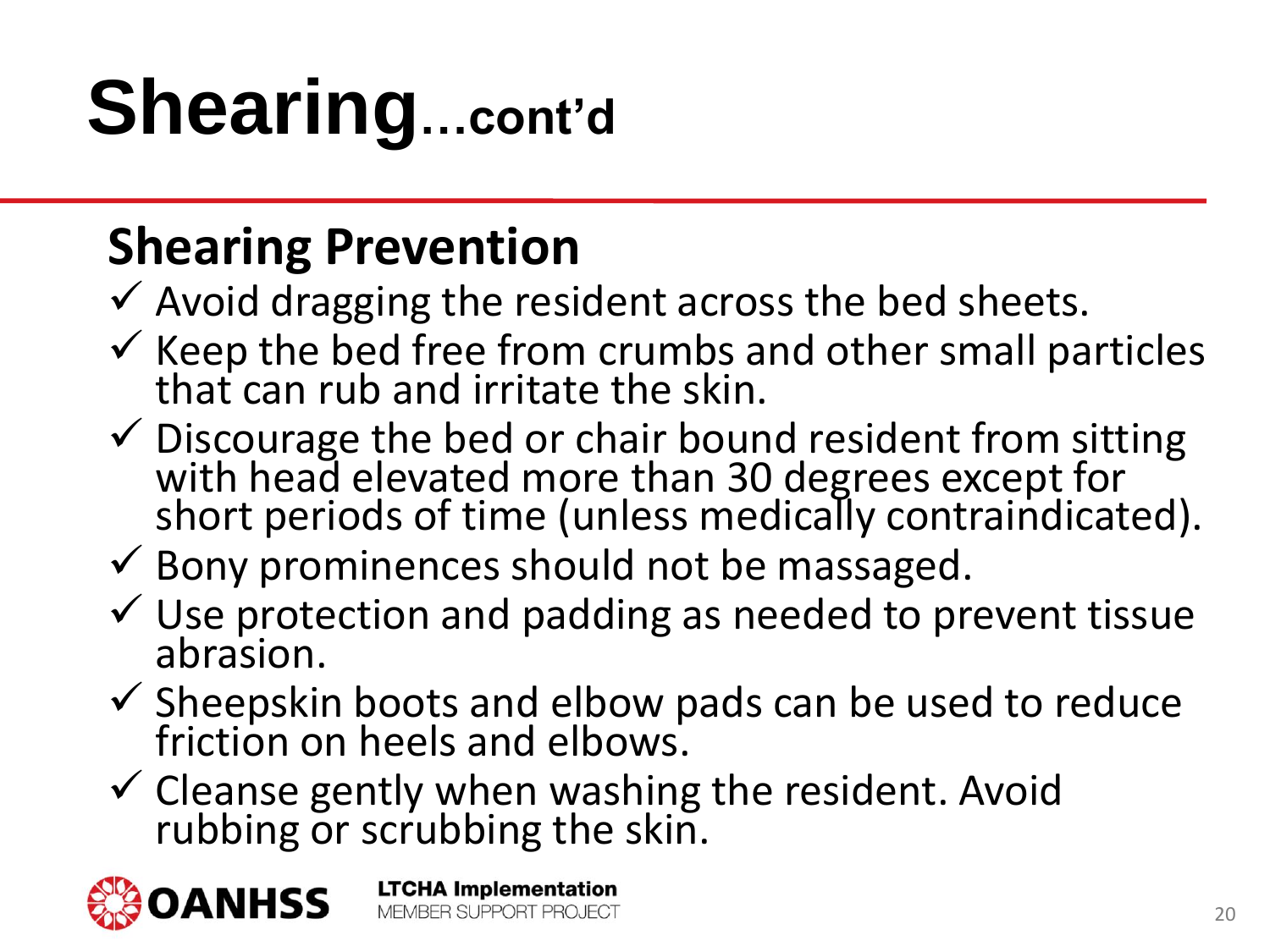# **Shearing…cont'd**

#### **Pressure Relief**

- $\checkmark$  Changing position every few hours while lying in bed, or every 15 minutes while seated, significantly reduces the risk
- $\checkmark$  Providing an overhead trapeze can help residents be more mobile and reduce shearing
- $\checkmark$  Pressure-relieving and pressure-reducing devices have been developed for preventing pressure injury
- $\checkmark$  Pillows and other foams should be used to prevent bone on bone

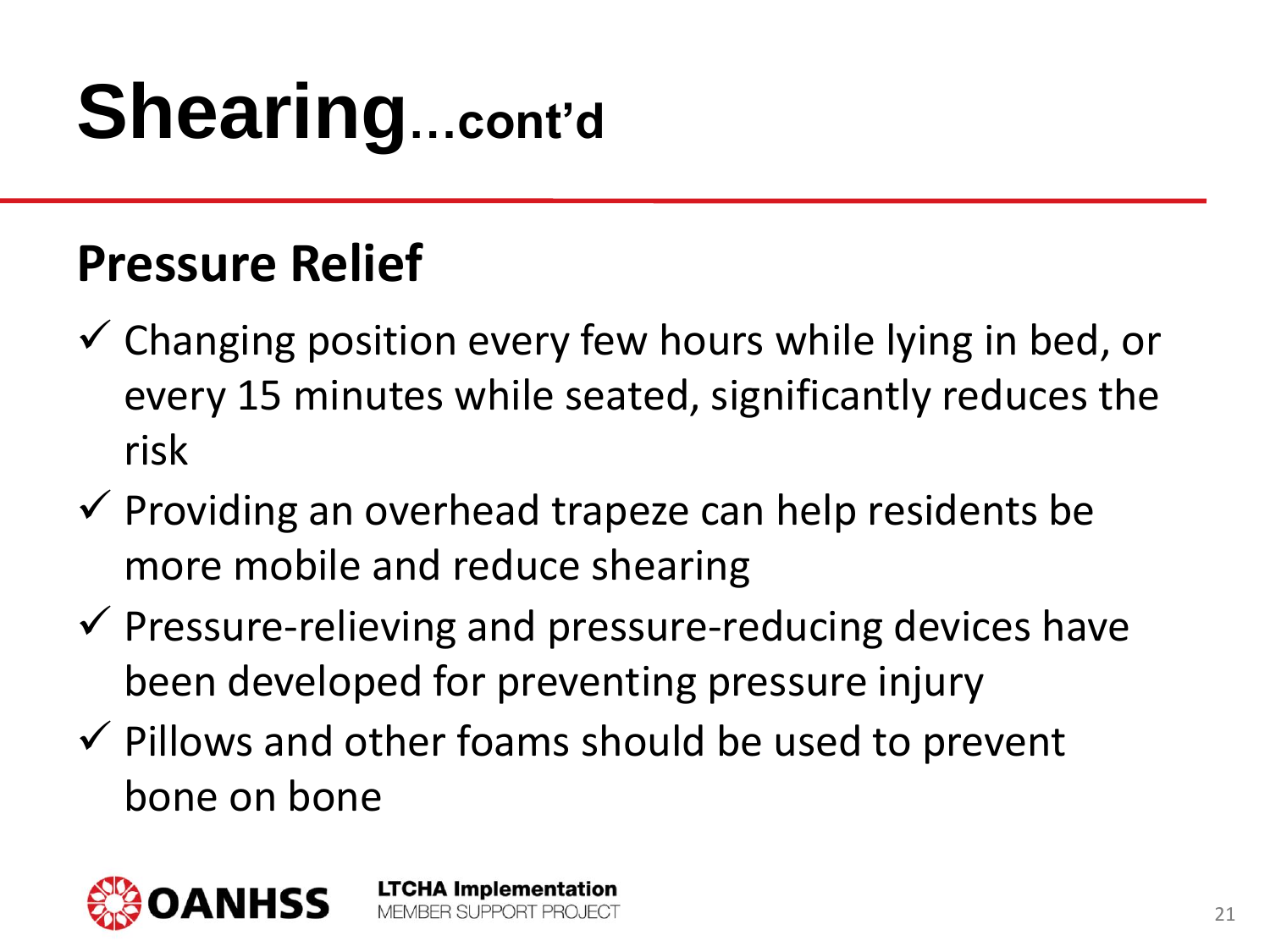# **Damaging Moisture**

- $\checkmark$  Very important with incontinent residents
- $\checkmark$  Incontinent residents are five times more likely to develop skin breakdown
- $\checkmark$  Prolonged exposure to moisture results in maceration

- $\checkmark$  Skin becomes soft and wrinkled
- $\checkmark$  Epidermis becomes more susceptible to friction and infection

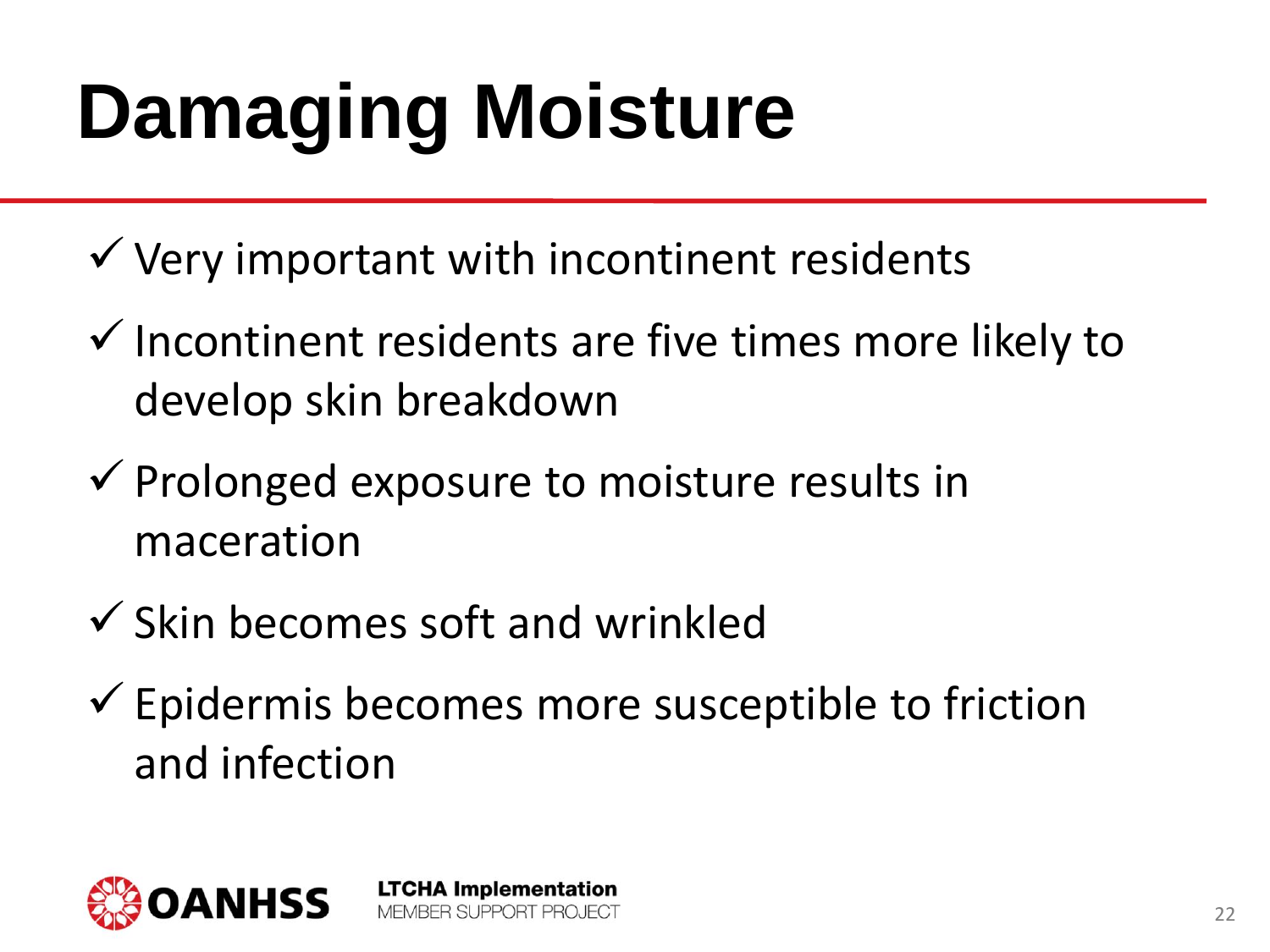## **Nutrition and Fluids**

- $\checkmark$  Healthy skin depends on a healthy, positive intake of nutrition and fluids
- $\checkmark$  Minimum of 1500 mL of fluid a day, as a maintainer of wound healing, and for prevention of wounds
- $\checkmark$  1.5-2.0 grams of protein per kilogram of body weight to maintain wound healing
- $\checkmark$  Minerals and vitamin supplements

**LTCHA Implementation** MEMBER SUPPORT PROJECT

 $\checkmark$  Residents must be assessed, by a Registered Dietitian, on an individual basis before a nutritional program begins

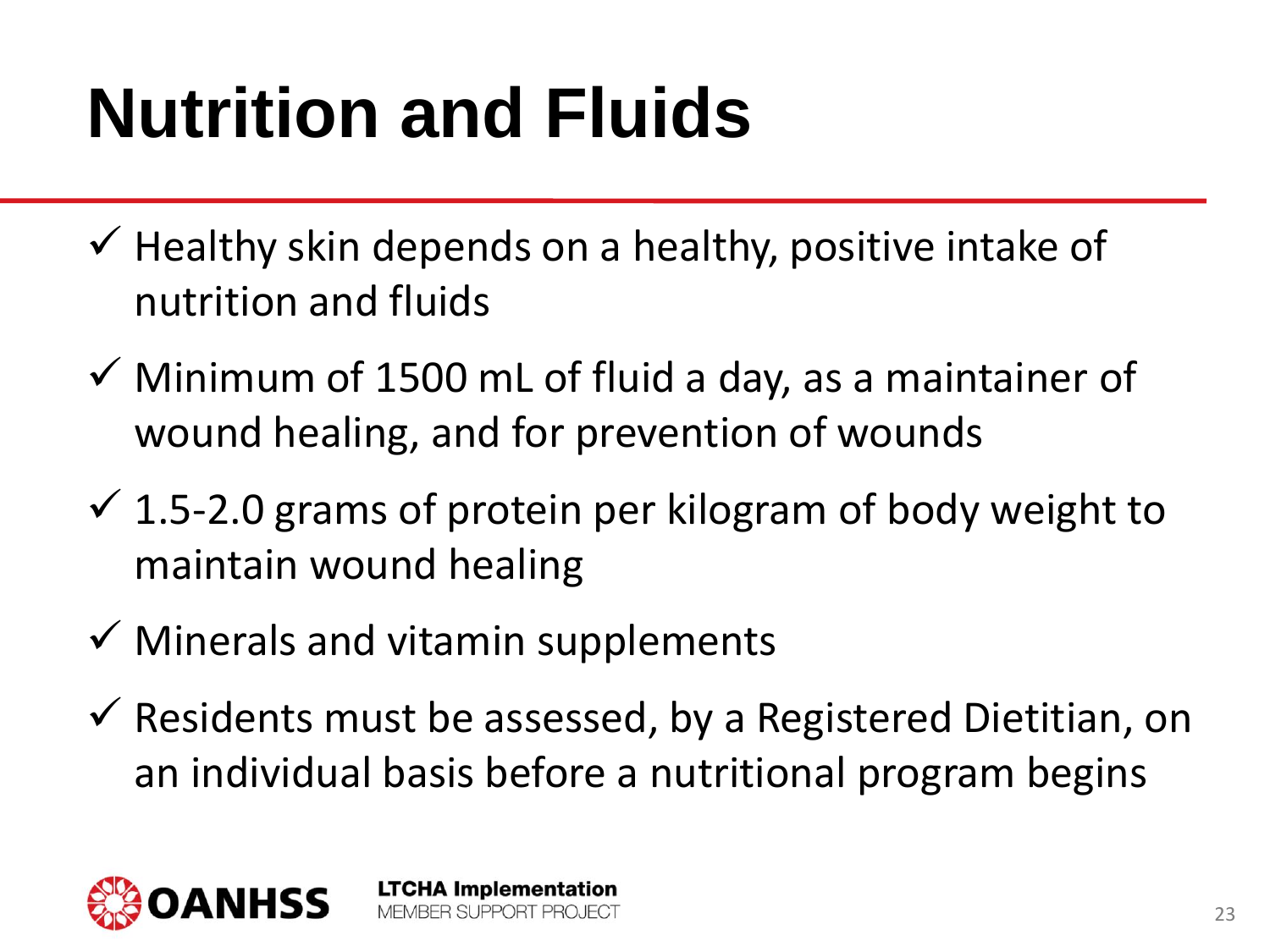• Staged from I-IV depending on tissue damage

- Assessment system that classifies pressure ulcers based on anatomic depth of soft tissue damage
- Closed pressure ulcers are not included in the staging
- The National Pressure Ulcer Advisory Panel (NPUAP) staging system is cited more frequently than others & is as follows:

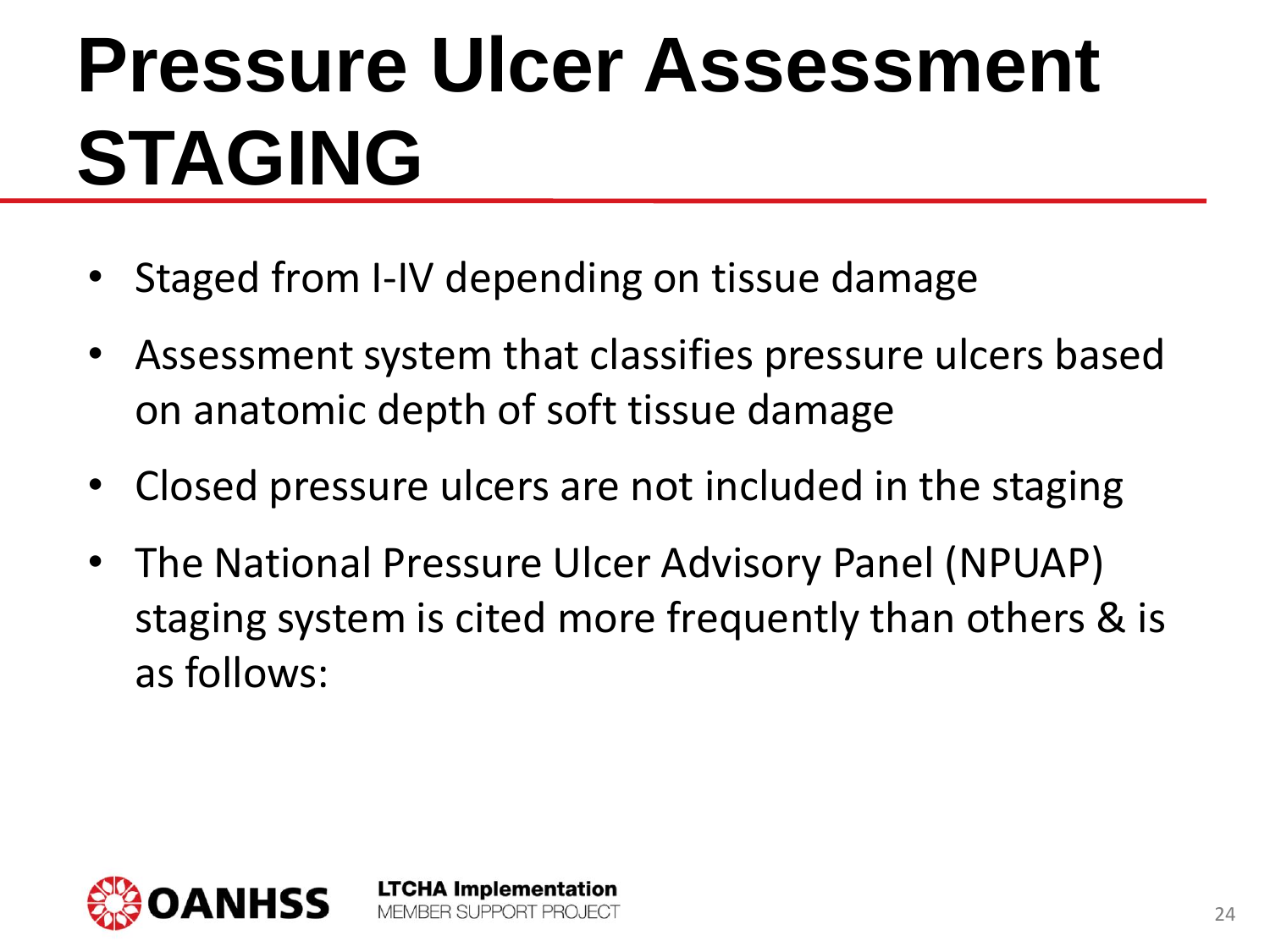### **STAGE 1**

- The ulcer appears as a defined area of persistent redness in lightly pigmented skin
- In darker skin tones, the ulcer may appear with persistent red, blue, or purple hues

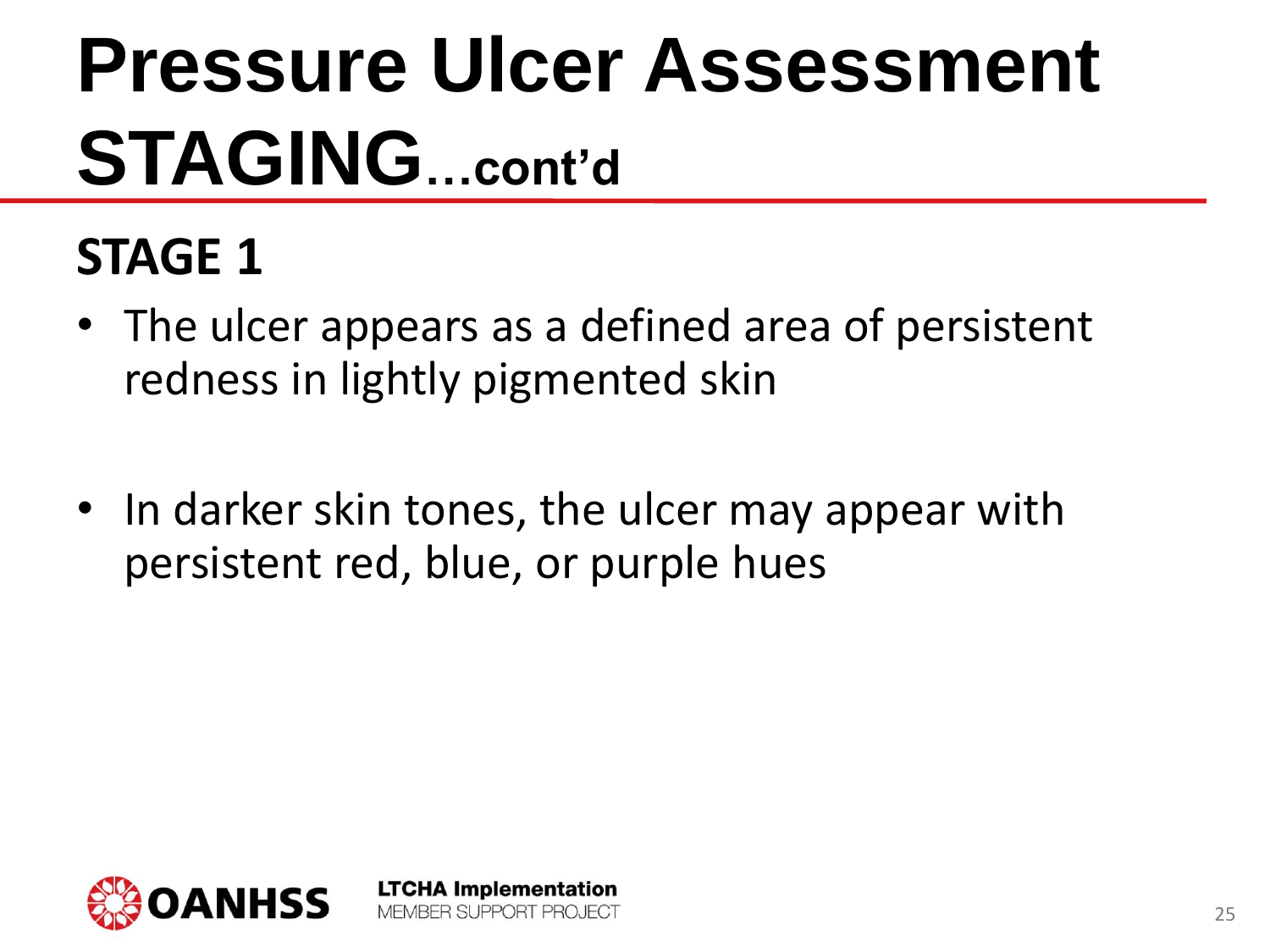### **STAGE 2**

• Partial thickness skin loss involving epidermis, dermis, or both

> **LTCHA Implementation** MEMBER SUPPORT PROJECT

• The ulcer is superficial and presents clinically as an abrasion, blister, or shallow crater

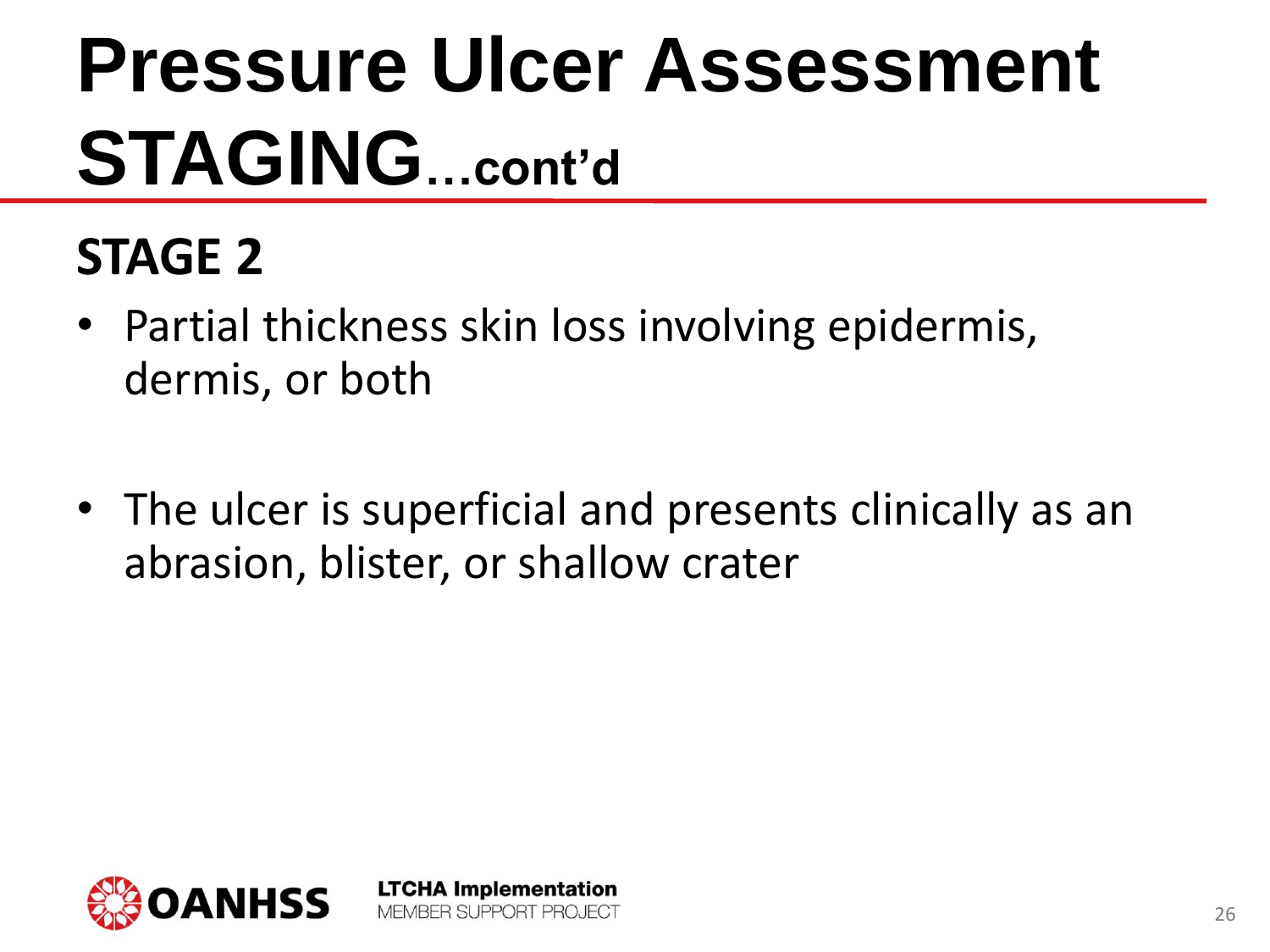### **STAGE 3**

- Full thickness skin loss involving damage to, or necrosis of, subcutaneous tissue that may extend down to, but not through, underlying fascia
- The ulcer presents clinically as a deep crater with or without undermining of adjacent tissue
- Deeper and very difficult to heal. Primary site for a serious infection to occur

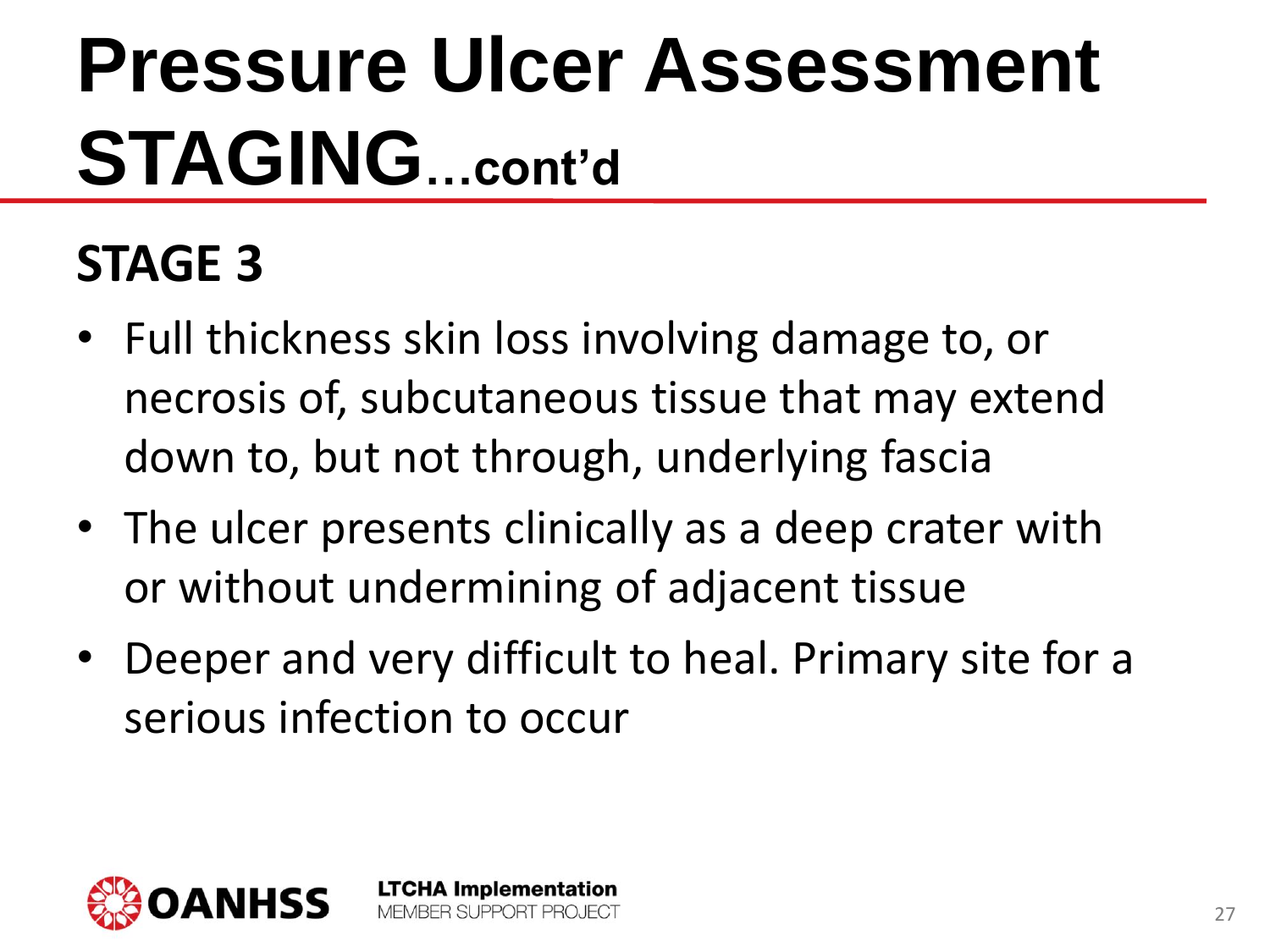### **STAGE 4**

• Full thickness skin loss with extensive destruction, tissue necrosis, or damage to muscle, bone, or supporting structures (e.g. tendon, joint, capsule)

> **LTCHA Implementation** MEMBER SUPPORT PROJECT

• Undermining and sinus tracts may be associated with Stage IV pressure ulcers

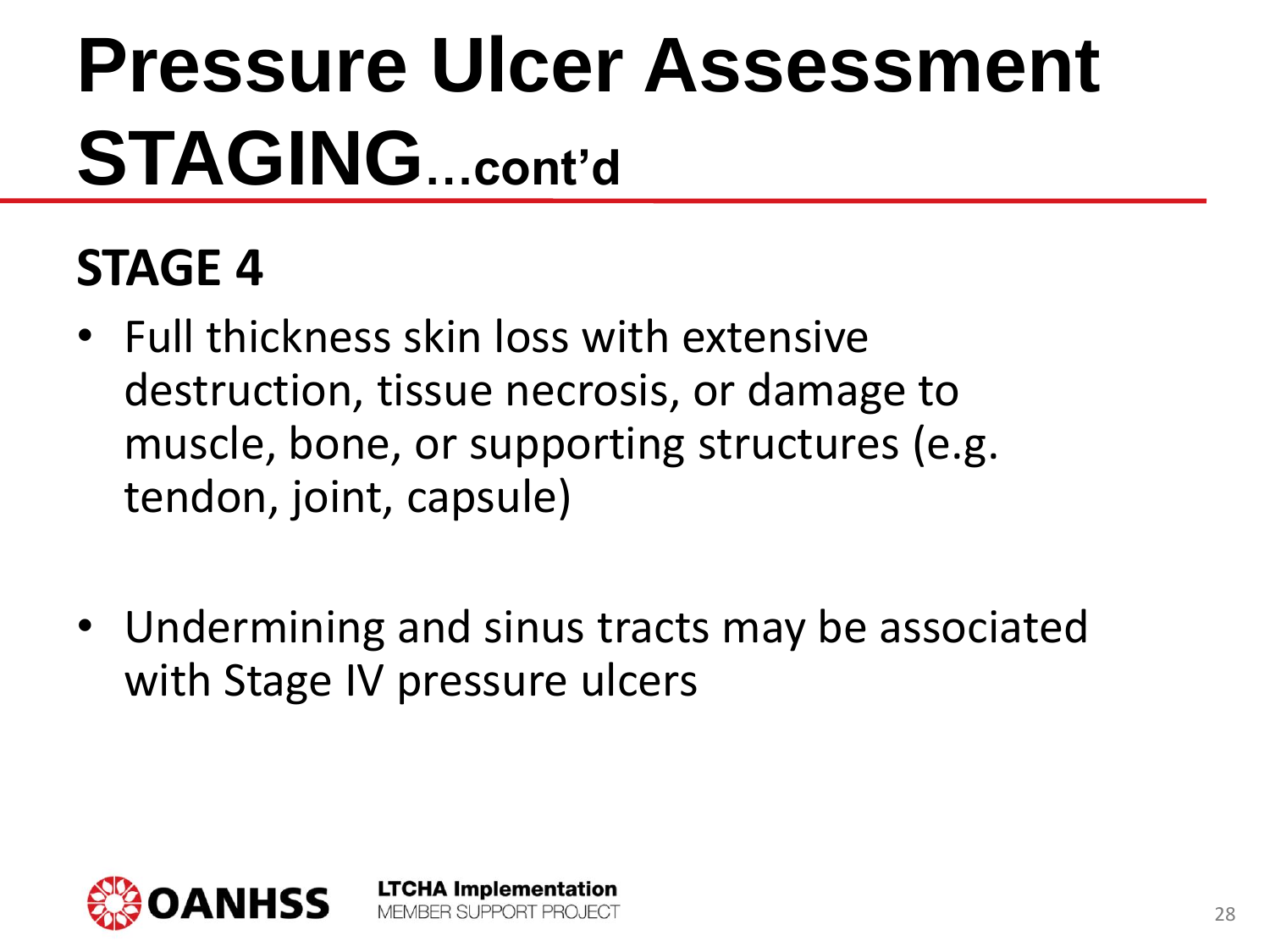### **Unstageable**

- Pressure ulcers with eschar or necrotic tissue covering wound bed
- Prevents proper staging code as Stage 4 in RAI-MDS 2.0
- May be referred to deep tissue or unstageable or Stage X

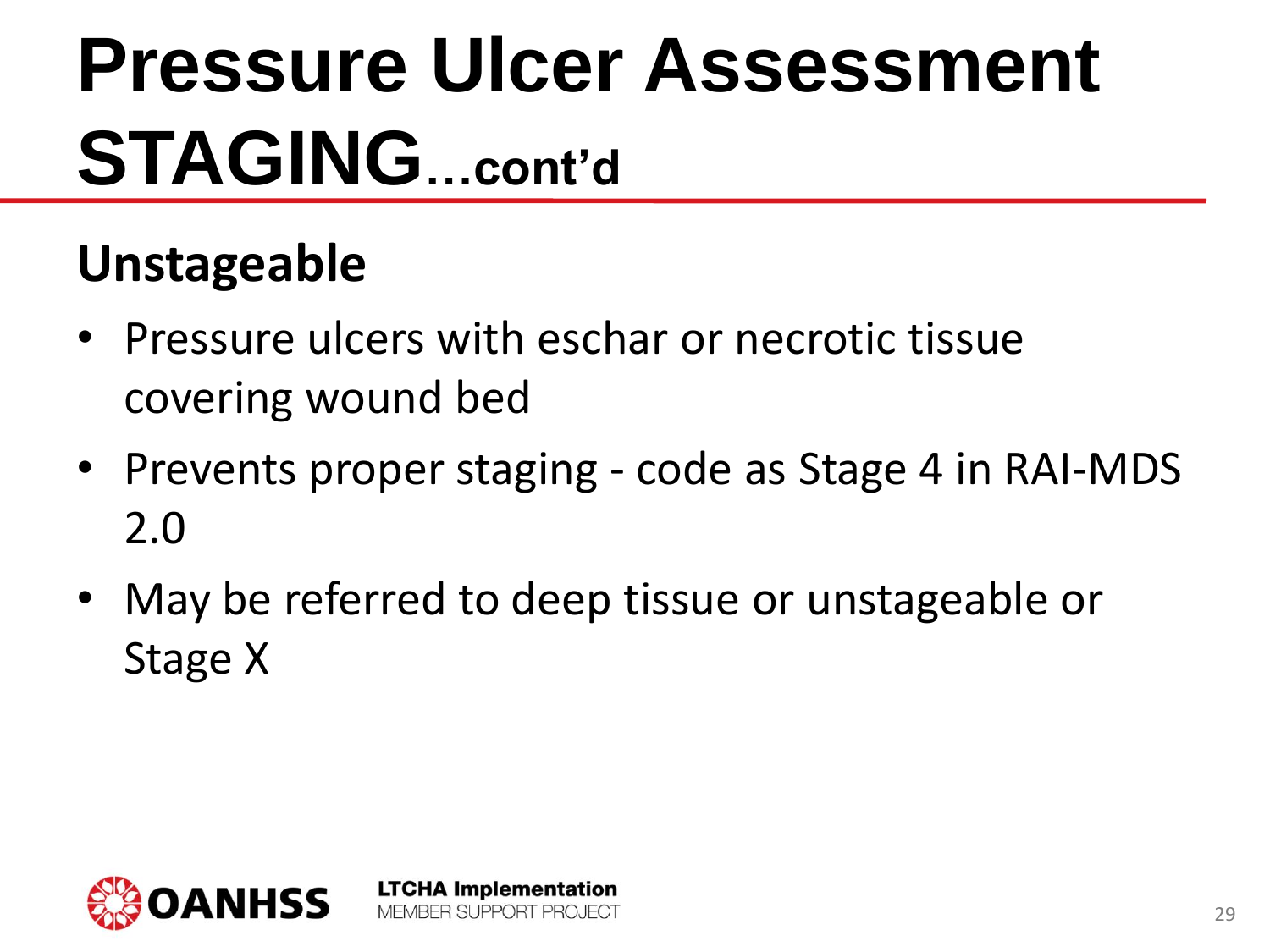#### **Reverse Staging-used in RAI-MDS 2.0 coding**

- Pressure ulcers heal to a more shallow depth, they do not replace lost muscle, subcutaneous fat, or dermis before they re-epithelialize
- The ulcer is filled with granulation (scar) tissue composed primarily of endothelial cells, fibroblasts, collagen and extra cellular matrix
- Reverse staging does not accurately characterize what is physiologically occurring in the ulcer

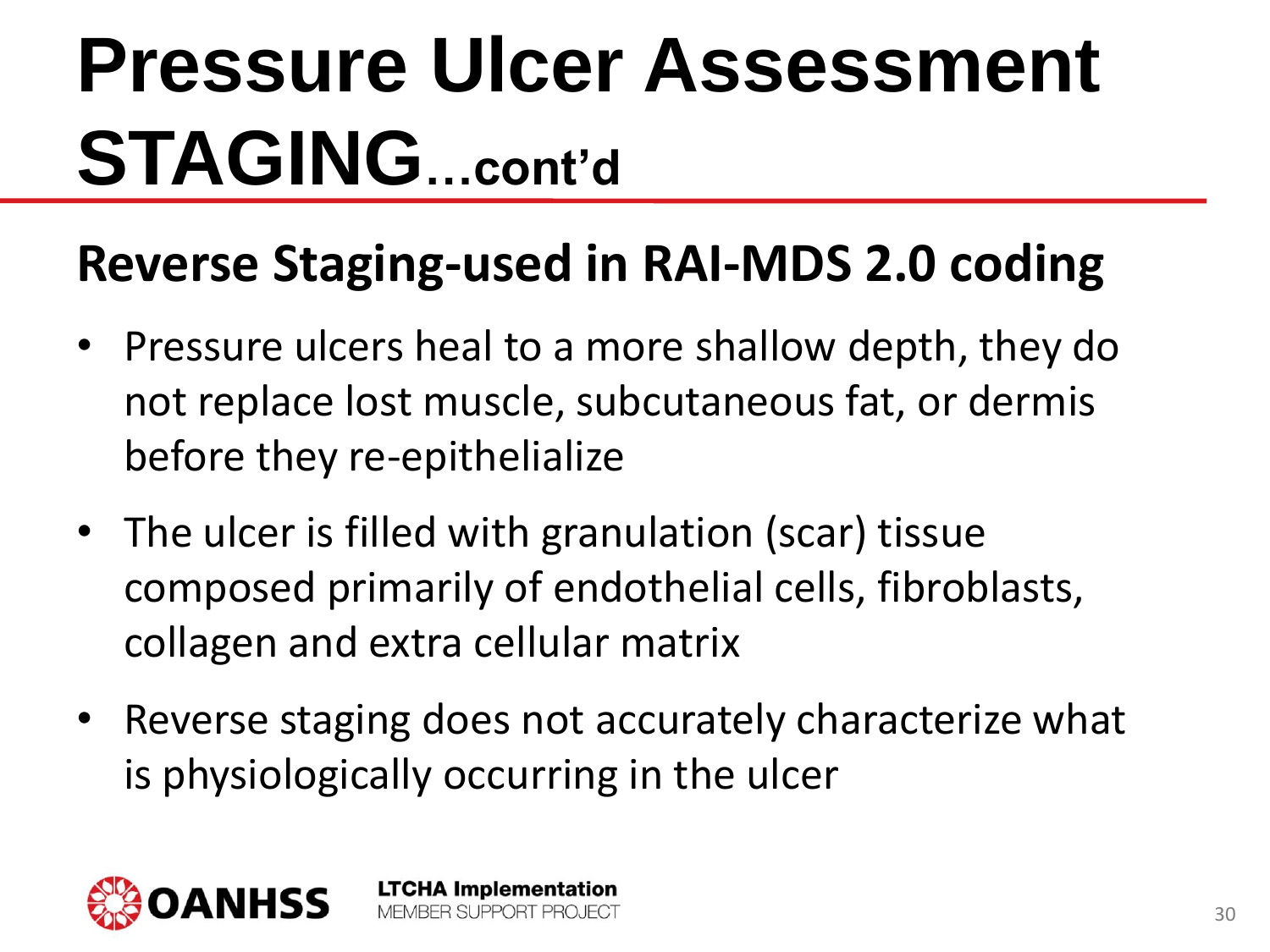### **Pressure Ulcer and Wound Management**

- **Principles of Pressure Ulcer Management:**
- *Treat the Cause*
- *Treat or Support the Resident*

**LTCHA Implementation** 

MEMBER SUPPORT PROJECT

*Treat Localized Wound* 

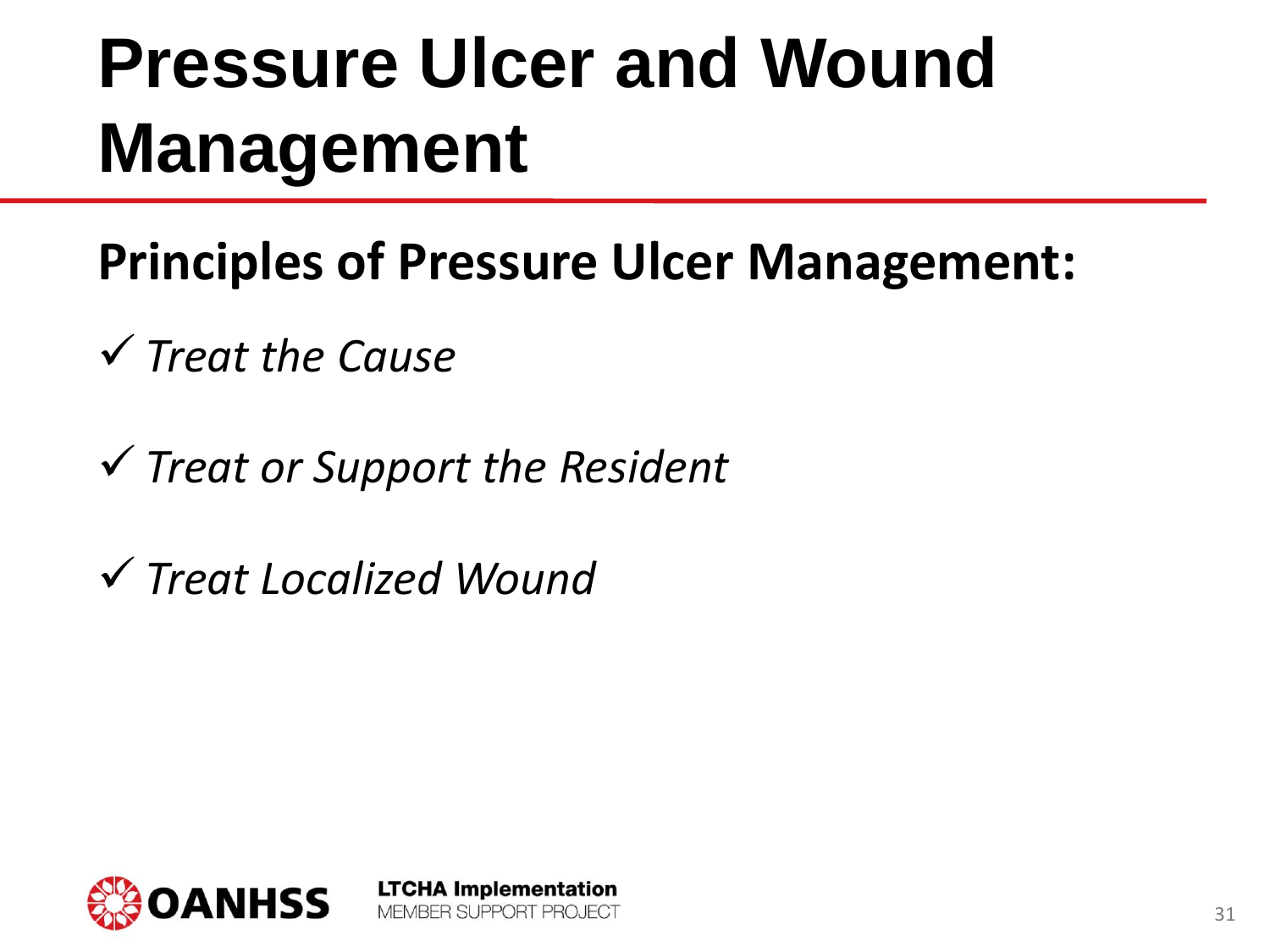### **Treat / Remove the Cause**

#### **Appropriate interventions include:**

 $\checkmark$  Remove the pressure/pressure redistribution

- $\checkmark$  appropriate selection of support surfaces
- $\checkmark$  Reduce shearing and friction
	- $\checkmark$  heel pressure relief
	- $\checkmark$  turning sheets
- $\checkmark$  Turning and repositioning schedules; individualized to specific residents
- $\checkmark$  Incontinence management
	- $\checkmark$  keeping resident dry and clean
- $\checkmark$  Promotion of blood flow
	- $\checkmark$  Hydration
	- $\checkmark$  avoidance of cold and injury

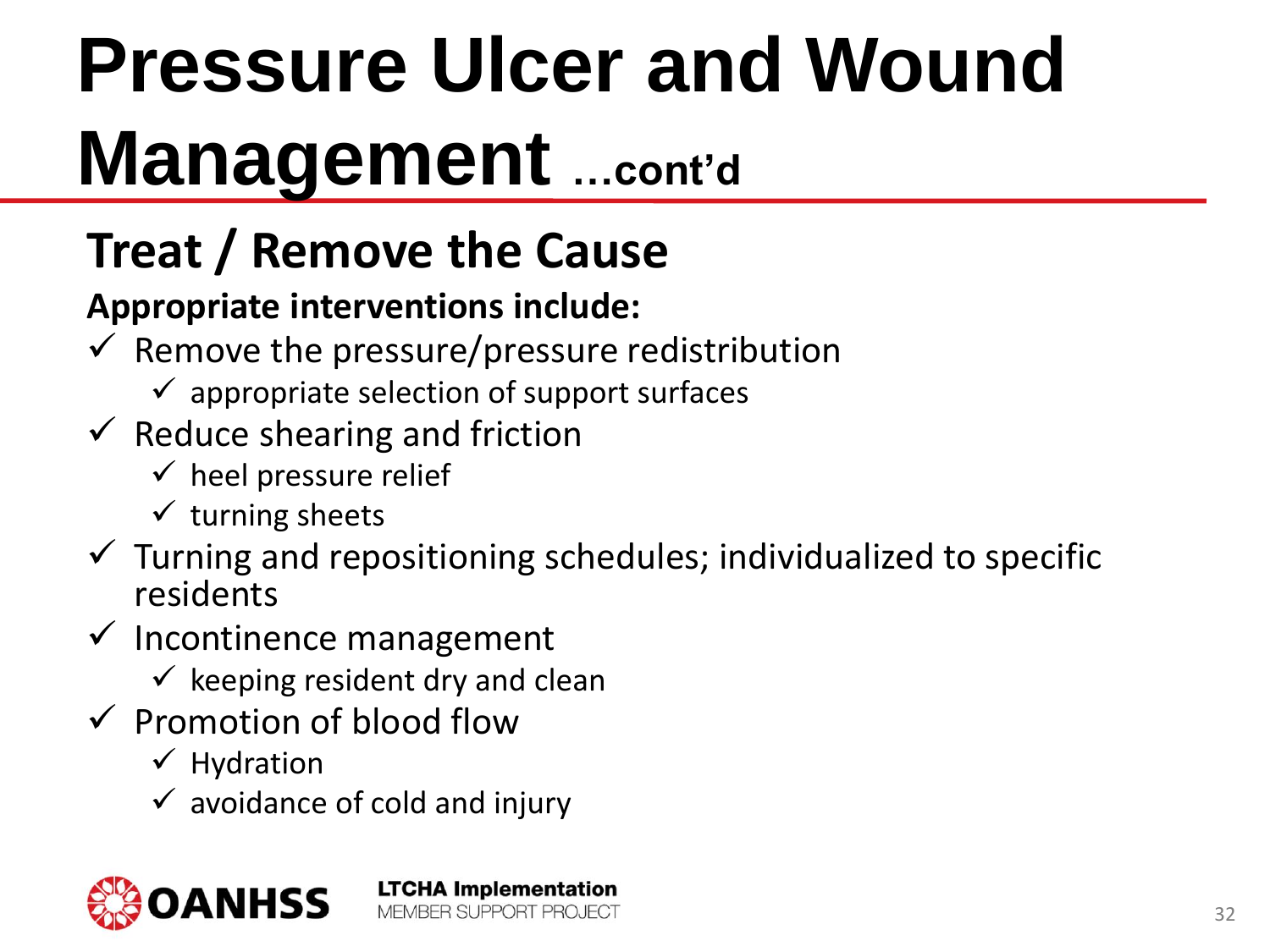#### **Treat the Resident**

**Appropriate support measures include:**

- $\checkmark$  Adequate oxygen perfusion
	- $\checkmark$  elevation of edematous extremities
	- $\checkmark$  oxygen administration
	- $\checkmark$  blood pressure
	- $\checkmark$  stress management
- $\checkmark$  Nutritional and fluid status
	- $\checkmark$  identifying and implementing nutritional plan of care

**LTCHA Implementation** MEMBER SUPPORT PROJECT

- $\checkmark$  Review and control of medications known to impede wound healing
	- $\checkmark$  E.g. steroids and immunosuppressant drugs
- $\checkmark$  Glucose control for the diabetic resident
- $\checkmark$  Pain control



33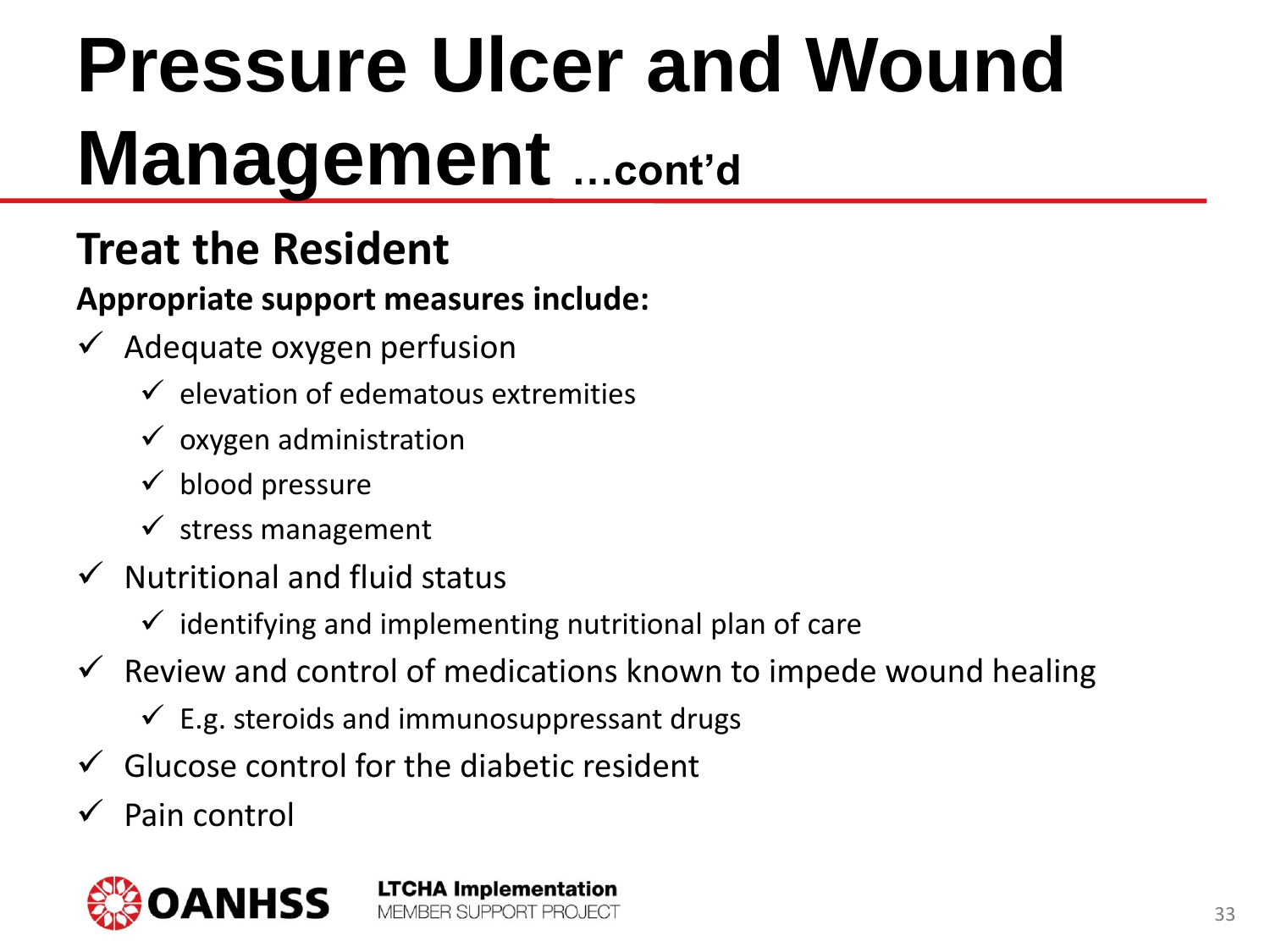### **Treat the Wound**

#### **Appropriate interventions include:**

- $\checkmark$  Moist Wound Healing
	- Maintaining a moist wound environment to promote healing
- $\checkmark$  Debridement
- Bioburden/Infection Control

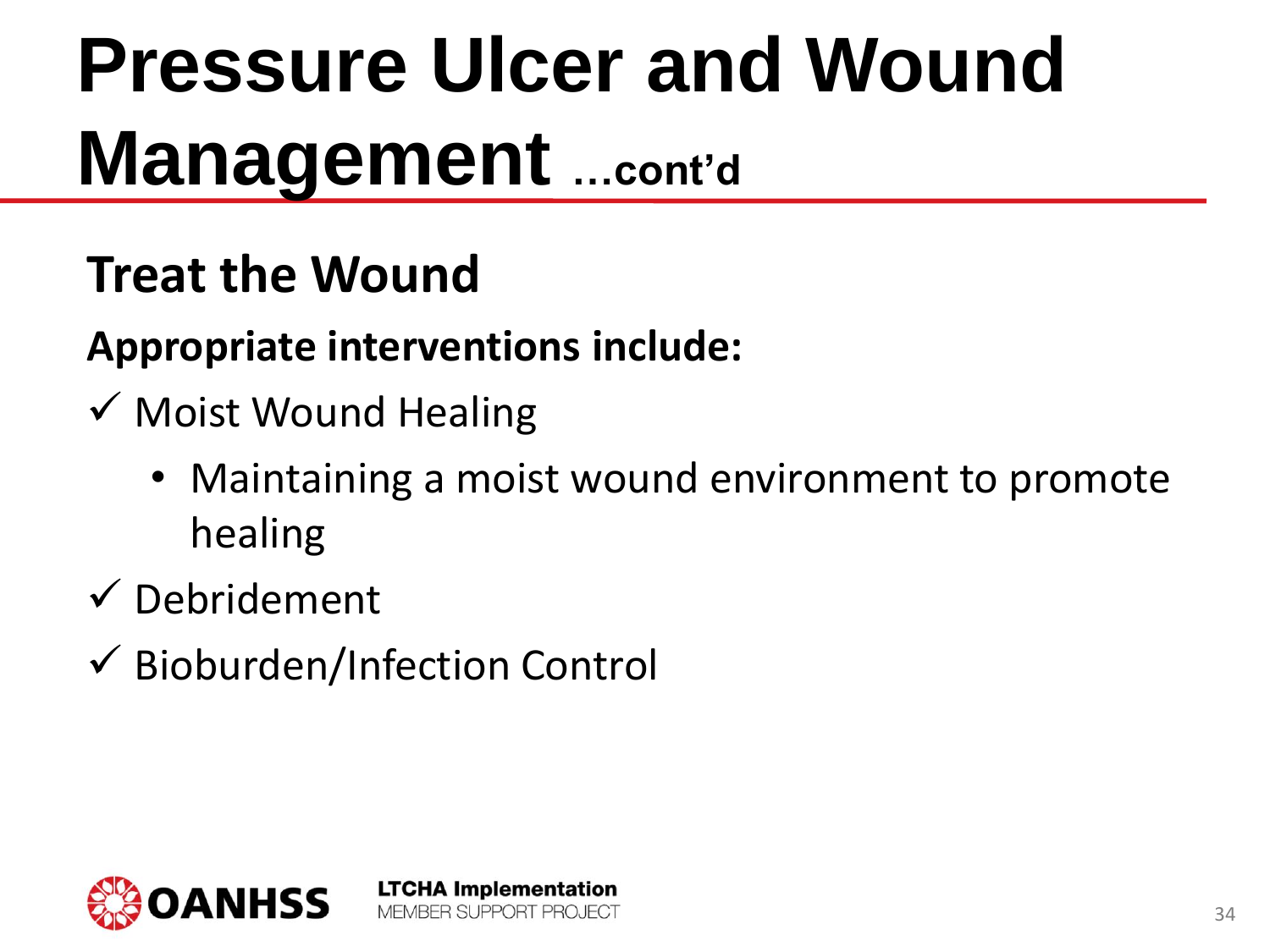### **Clean Wound Bed**

- Combatting bacteria locally:
	- Continued debridement
	- Wound irrigating and cleansing
	- Advanced dressings and moisture control

**LTCHA Implementation** 

MEMBER SUPPORT PROJECT

- Dressings such as silver, in combination with advanced dressings, further combat high bioburden or infection in the wound
- Research has documented that antiseptics are toxic to granulation tissue
- Antiseptics such as providine, iodine, chlorhexidine and acetic acid, should be reserved for a wound that has been established as non-healing.

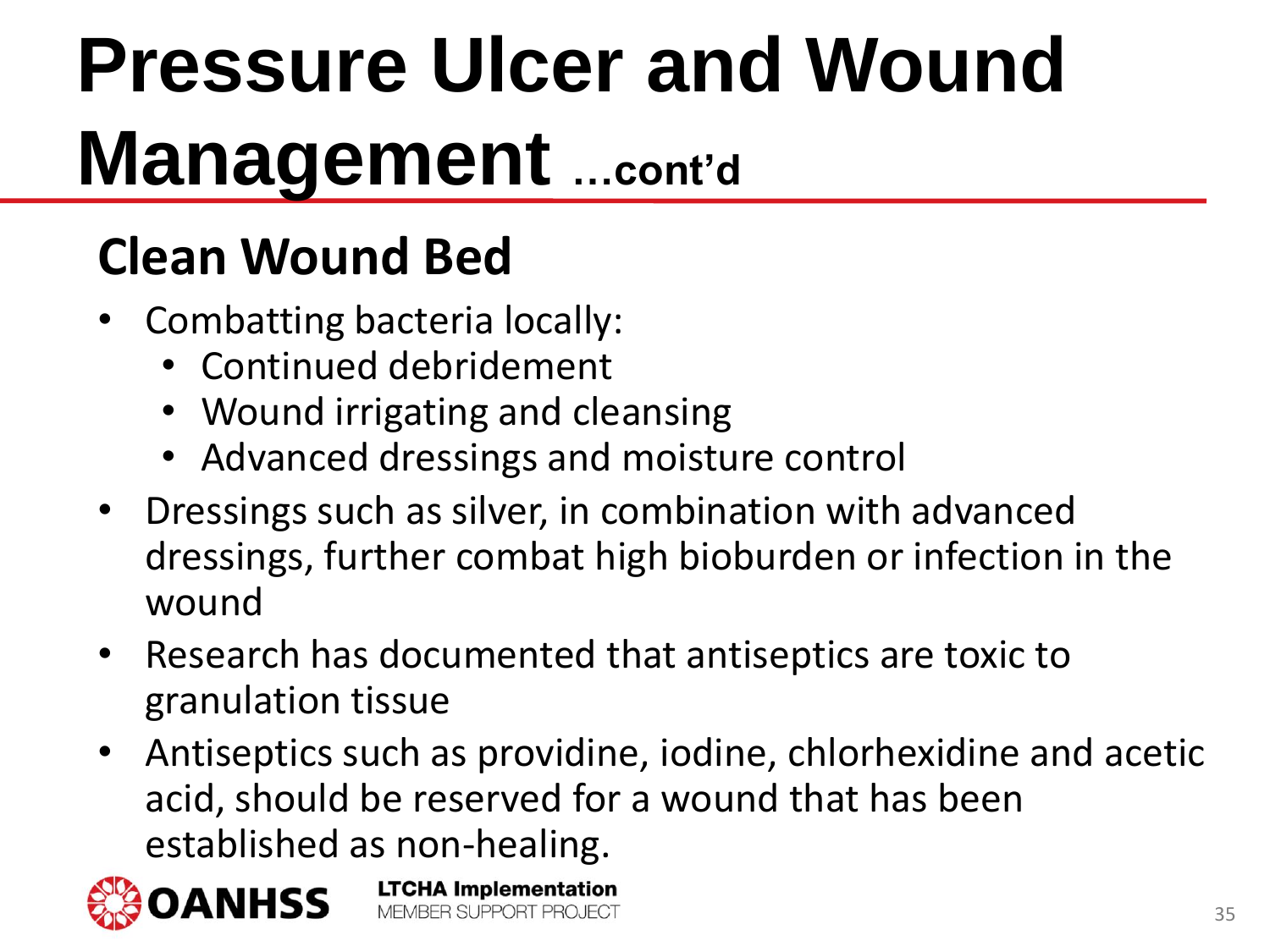### **Ongoing Evaluation of Pressure Ulcers**

- A clean pressure ulcer with adequate blood supply should show evidence of stabilizing or some healing within 2-4 weeks
- If resident fails to display in this time frame reevaluate treatment plan

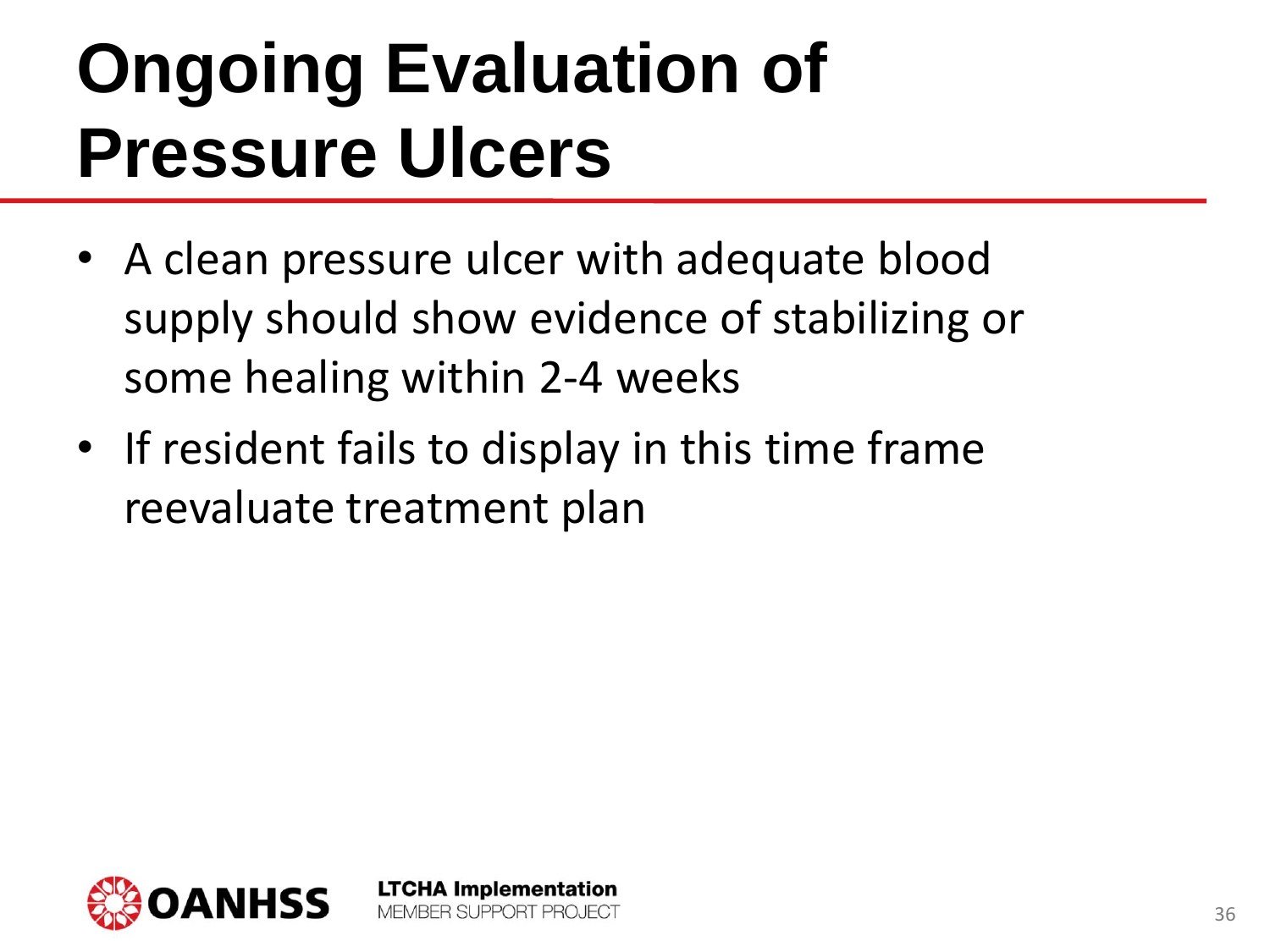## **Documentation and Wound Assessment**

- Documentation of wound assessment once weekly (for residents with pressure ulcers)
- Assessment should include:
	- $\checkmark$  Classification of the wound
	- $\checkmark$  Anatomical location
	- $\checkmark$  Size (length X width X depth)
	- $\checkmark$  Periwound area (status of surrounding ulcer)

- $\checkmark$  Exudate amount and type
- $\checkmark$  Depth of wound
- $\checkmark$  Undermining and tunneling
- $\checkmark$  Evidence of infection
- $\checkmark$  Necrotic tissue amount and type
- $\checkmark$  Pain